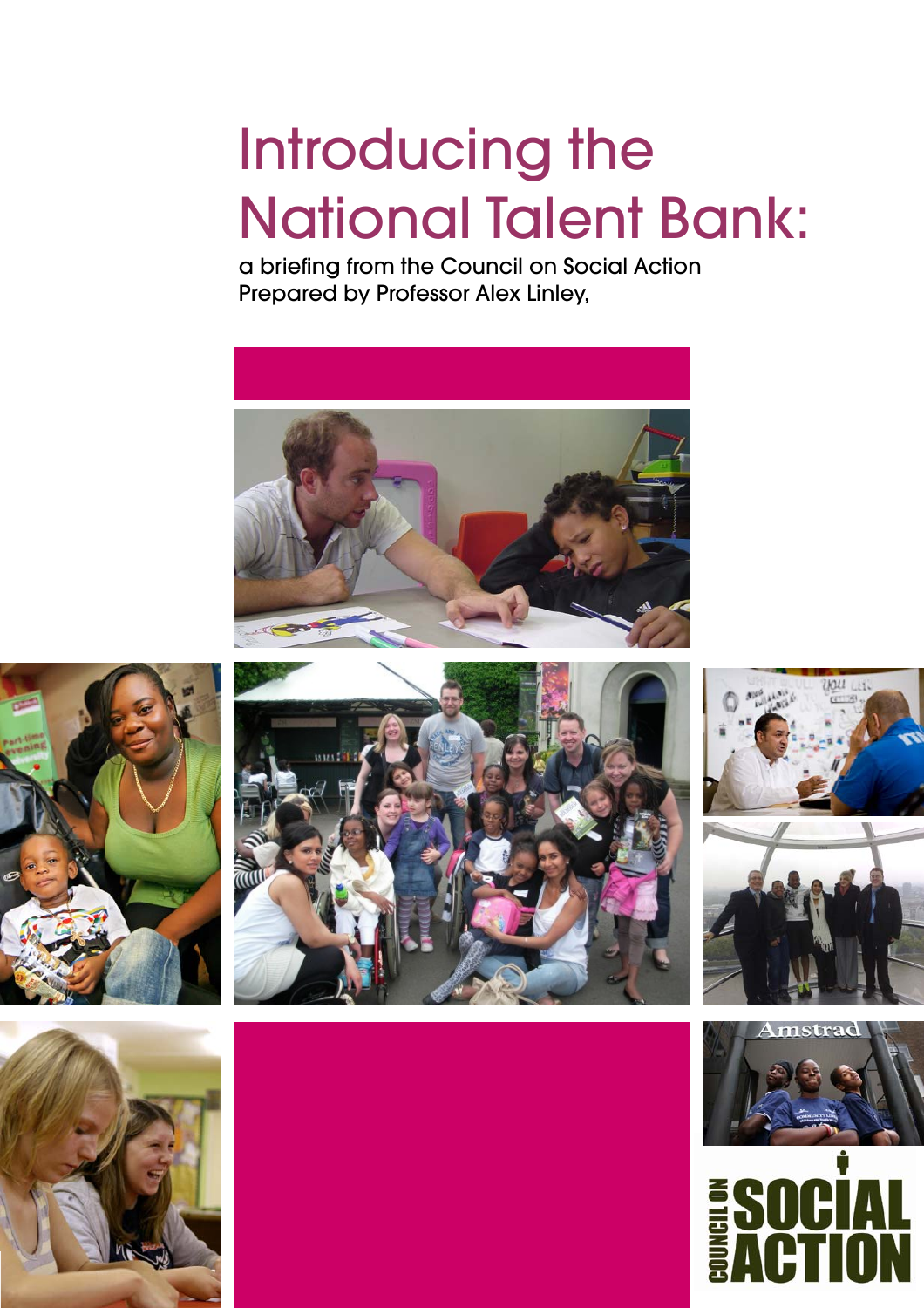



This publication has been produced with the support of linksUK the national team of Community Links

#### CoSA Paper number 7. Published by: Community Links

#### © Community Links: 21 July 2009

All rights reserved. No part of this publication may be reproduced, stored in a retrieval system or transmitted in any form, or by any means (electronic, mechanical or otherwise) without the advance consent, in writing, of both the copyright owner and the publisher. However, brief passages may be reproduced for non-commercial or training purposes provided the source is acknowledged and the publisher is informed.

#### **Author:** Professor Alex Linley, CAPP and The Strengths Project

Alex Linley is a chartered psychologist and Founding Director of the Centre of Applied Positive Psychology (CAPP; www.cappeu.com), a social business with the mission of *Strengthening the World;* helping underprivileged individuals and groups identify, develop and use strengths to enhance quality of life and improve their life circumstances. This mission is delivered through CAPP's work in the organisational applications of strengths psychology*,* in the areas of recruitment, leadership development, coaching, engagement, organisational restructure, and outplacement, and in work with underprivileged populations through The Strengths Project, of which Alex is a Founding Trustee.

Alex holds the position of Visiting Professor in Psychology at the University of Leicester, and has delivered keynote presentations throughout Europe and in the Caribbean, the Middle East, the United States, and India. He has written, co-written, or edited more than 100 research papers and book chapters, and six books, including *Average to A+: Realising Strengths in Yourself and Others* (2008).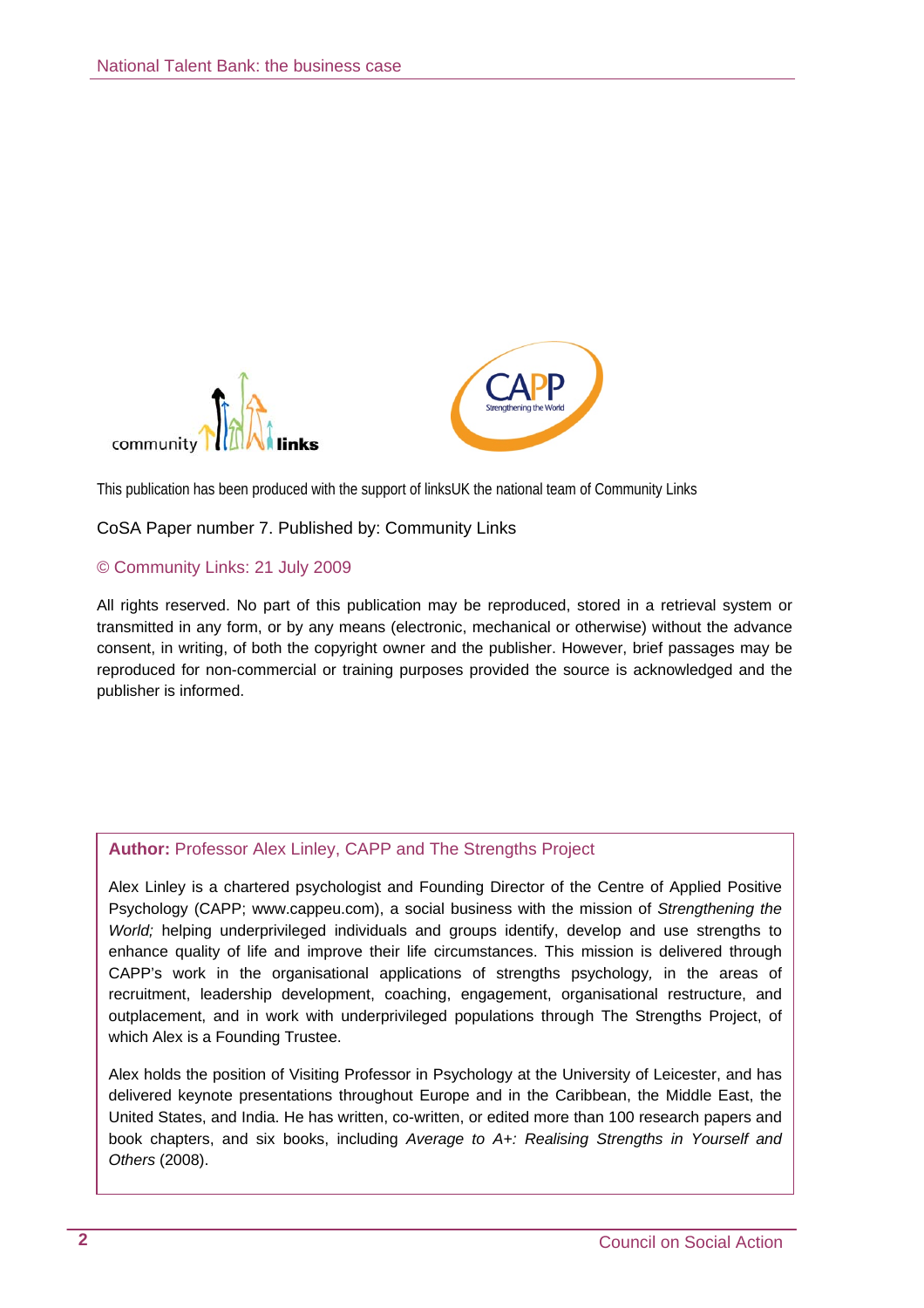# **Contents**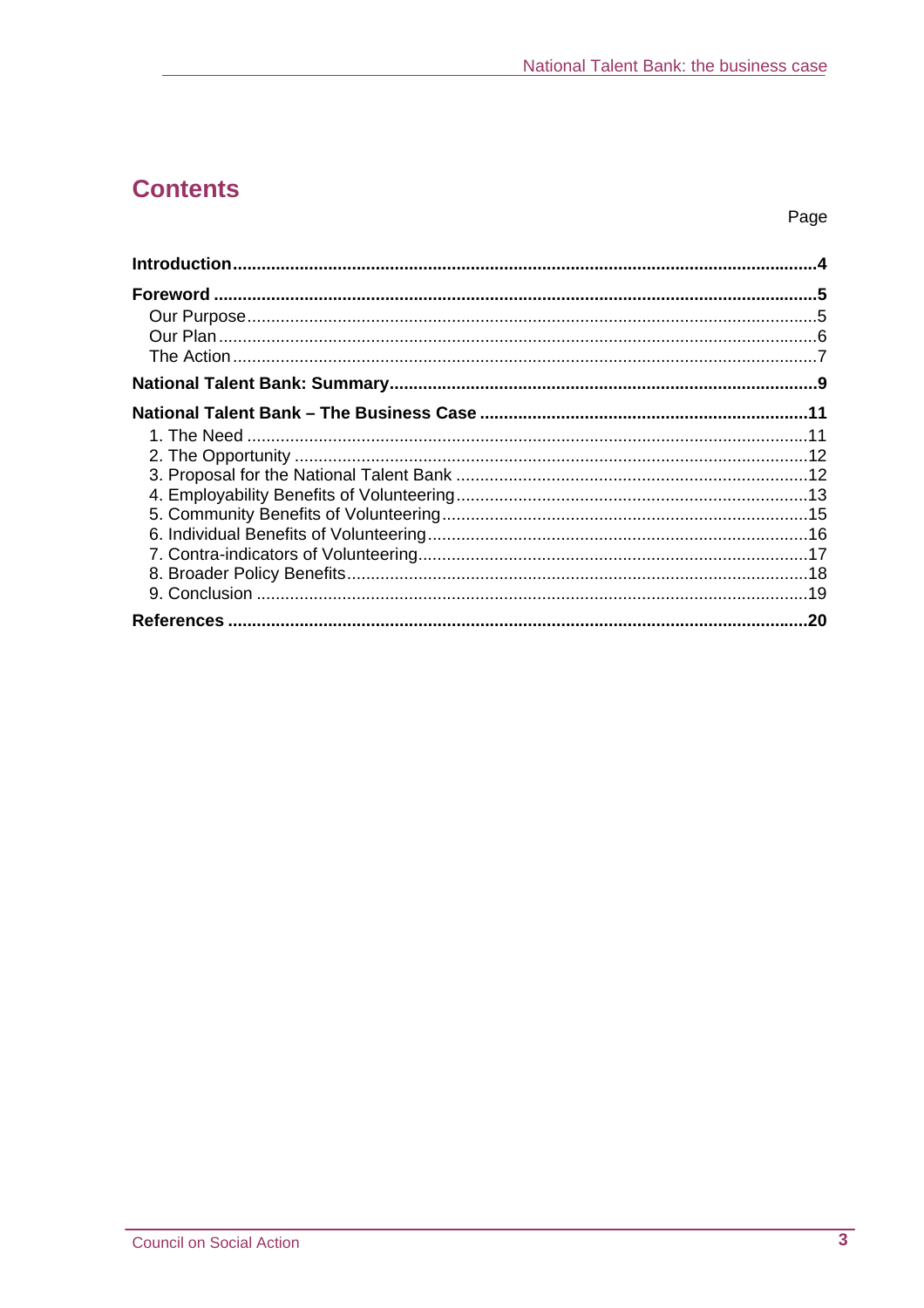# **Introduction**

The Council on Social Action was set up by the Prime Minister. It brings together innovators from every sector to celebrate ideas and initiatives through which government and other key stakeholders can catalyse, develop and celebrate social action. We consider "social action" to be the wide range of ways in which individuals, communities, organisations and businesses can seek through their choices, actions and commitments to address the social issues they care about.

This paper is about our proposal for a National Talent Bank – a time limited partnership promoting and supporting employee volunteering amongst those with more time to share as a consequence of recession.

Early work on this proposal has been developed in partnership with TimeBank and Business in The Community and has been sponsored by the DCSF Talent and Enterprise Task Force. Many other friends and partners have contributed to this work. We greatly appreciate their assistance.

The first part of this paper is the work of the Council. It is a short summary of our proposal and the thinking behind it.

The second part was researched and written for the Council by Prof Alex Linley from CAPP and The Strengths Project. It is an independent view on the case for the Bank. We are very grateful to Professor Linley who, in the spirit of our endeavour, undertook this work as a volunteer.

**CoSA is independent of government and this paper is not a statement of government policy.** 

**July 21st 2009**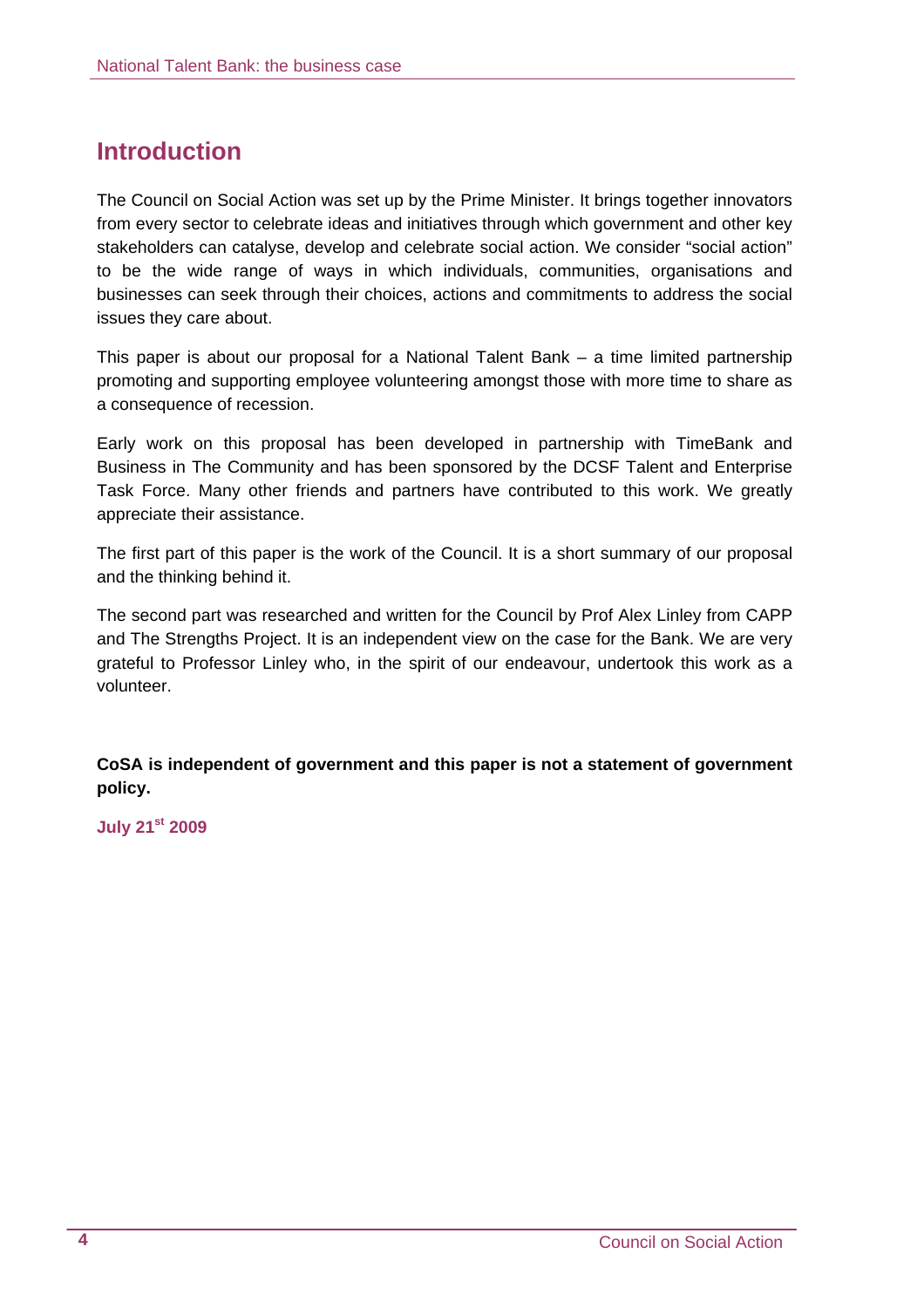# **Foreword**

## David Robinson Vice Chair of CoSA

## Our Purpose

At the start of its second year the Council on Social Action agreed to focus on social action in recession and what might be done now to ensure that we emerge from this period with not only a stronger economy but also happier, healthier, stronger communities.

Strong communities benefit from the engagement of the many, not the few. They nurture a commitment to one another sharing the opportunities, the experience and the knowledge we need to shape the decisions that affect our lives, to fulfil potential individually and to live and work effectively together.

These are timeless values but particularly significant today: Recession could drive division and exclusion or it could unite us, extracting greater value from all that we have, embracing new ideas and working together on common goals.

Social and economic renewal are interdependent. The Labour Force Survey shows that more than a quarter of successful job seekers find work through word of mouth and more than half through non statutory or informal channels. Successful personal networks increase knowledge about new possibilities, build confidence and open doors and, as the New Opportunities White Paper noted, (www.hmg.gov.uk/newopportunities) social mobility is dependant on the effective distribution of this kind of social capital.

Volunteering projects build cohesion, offering the platform for people from different backgrounds to work together. Just as economically depressed areas get sucked into a spiral of decline, increasingly effective communities follow a virtuous circle. Willing citizens learn new skills, encounter new ideas and meet new people. They become more confident and more capable of contributing to the economy and to associational life, so creating more openings and more connections for others.

Focusing particularly on the war years Professor Robert Putnam has written about the "resurgence of civic involvement" in time of national crisis. The UK in 2009 isn't 1940s America but it is, as Putnam wrote of 9/11 *"a new period of crisis that can make real to us and our children the value of deeper community connections"*  (www.wcfia.harvard.edu/node/2985)

Recent work on happiness and wellbeing exposes the fallacy of excessive earning and owning as proxies for the good life. By strengthening our communities whilst working also for the return to full employment we can forge a long-term shift in how we live and work together and emerge from recession more thoughtful and more engaged, more generous, more curious, more creative, more committed and more confident. This is a once in a generation opportunity to redefine success.

Putnam further noted that *"60 years ago civic involvement took hold and flourished only with government support. It was not all spontaneous. This is both instructive and reassuring;*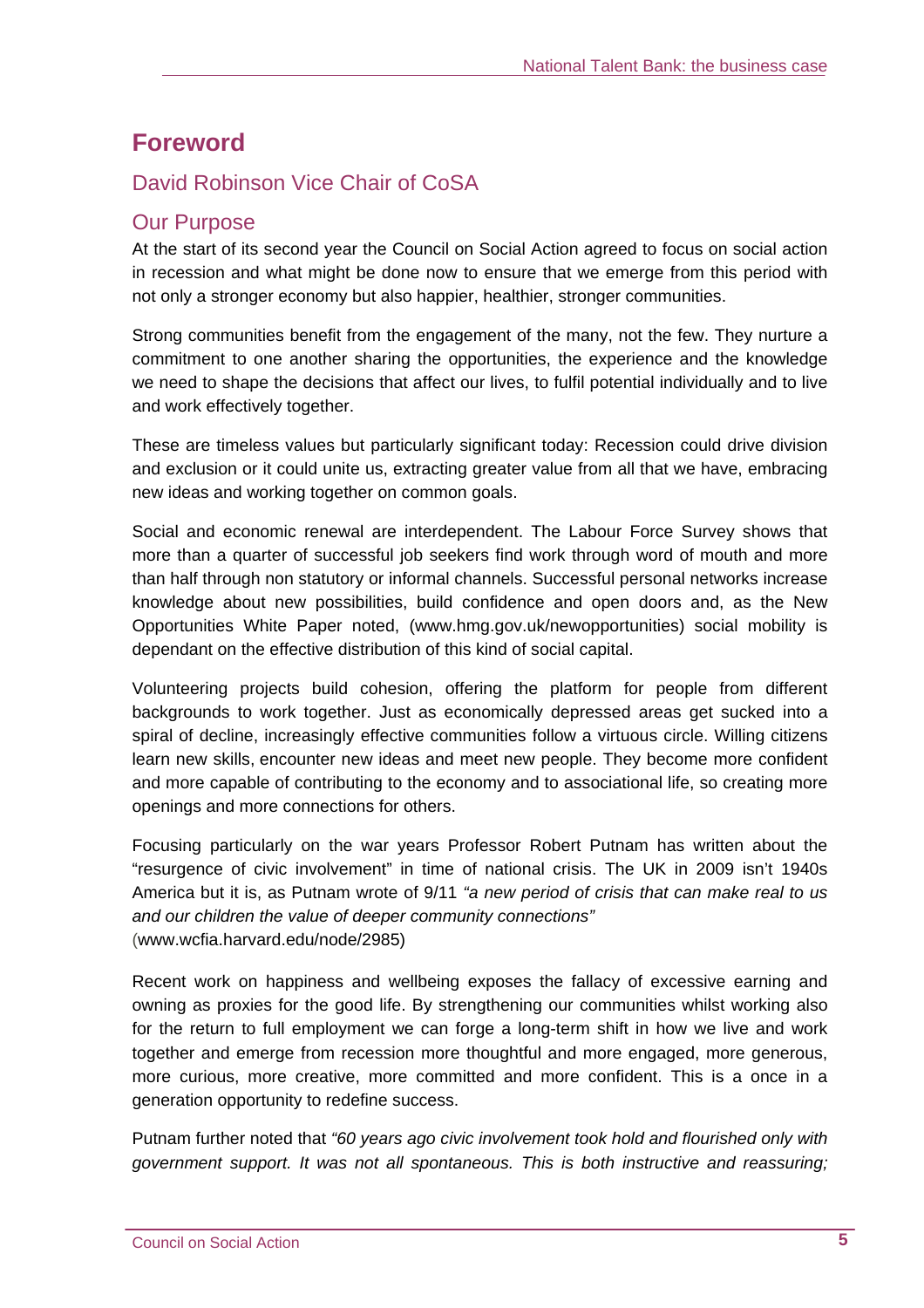*instructive because it shows that the most selfless civic duties cannot be performed without government help reassuring because it shows us a path toward a more civil society today."*

In March 2009 we published "Stronger Communities, Stronger Economy" a set of recommendations to government and other partners on social action and recession. One proposal stood out as particularly timely.

#### • **Third sector agencies should develop a new National Talent Bank to lead a wholesale brokerage campaign matching employers and employees with opportunities to serve the community.**

This paper marks a milestone in the development of that proposal. It is published on July 21<sup>st</sup> to coincide with the introduction of the Bank. Just as CoSA's "Side by Side" programme last year combined policy development and practical action we are not waiting to complete the thinking before we begin the work. As recession continues, more people become available and social problems increase. We need a practical response. The Bank will seek to retain, deploy and develop the skills of the under-employed workforce and provide essential support to communities during the economic downturn. We are developing a shortlist of opportunities, a framework for expansion and a call for partners to build the National Talent Bank together.

## Our Plan

The Bank will not be a big new bureaucracy. It will be the sum of the programmes, each run by an independent set of partners, plus a central communications and development function. It will offer light touch brokerage to employers, not individual employees and only to NTB programmes. Clients wanting a more bespoke service will be referred to the national and local partners who do this work already. The Bank will be managed by an existing agency or consortium of existing agencies and each individual programme will be owned and managed by its own team.

NTB will have a fixed life, probably two years, and will unleash the potential from an exceptional and temporary set of circumstances. It will target those employers who are releasing employees for a fixed period or reducing the working week.

We know that 17% of UK employers have implemented short time working programmes, with a further 13% intending to or considering the option. (CBI Employment Trends Survey: June 2009) The "under employed" includes employees working shorter hours, required to take sabbaticals, retained in the workforce but under occupied or "deferred" - new recruits with a deferred start date.

We also know that large numbers of children would benefit from extra one-to-one literacy and numeracy support, that debt enquiries at Citizens Advice Bureaux have risen by 21% and that Child Line have experienced a comparable increase in demand.

**On the one hand there is need. On the other there is the capacity to help.**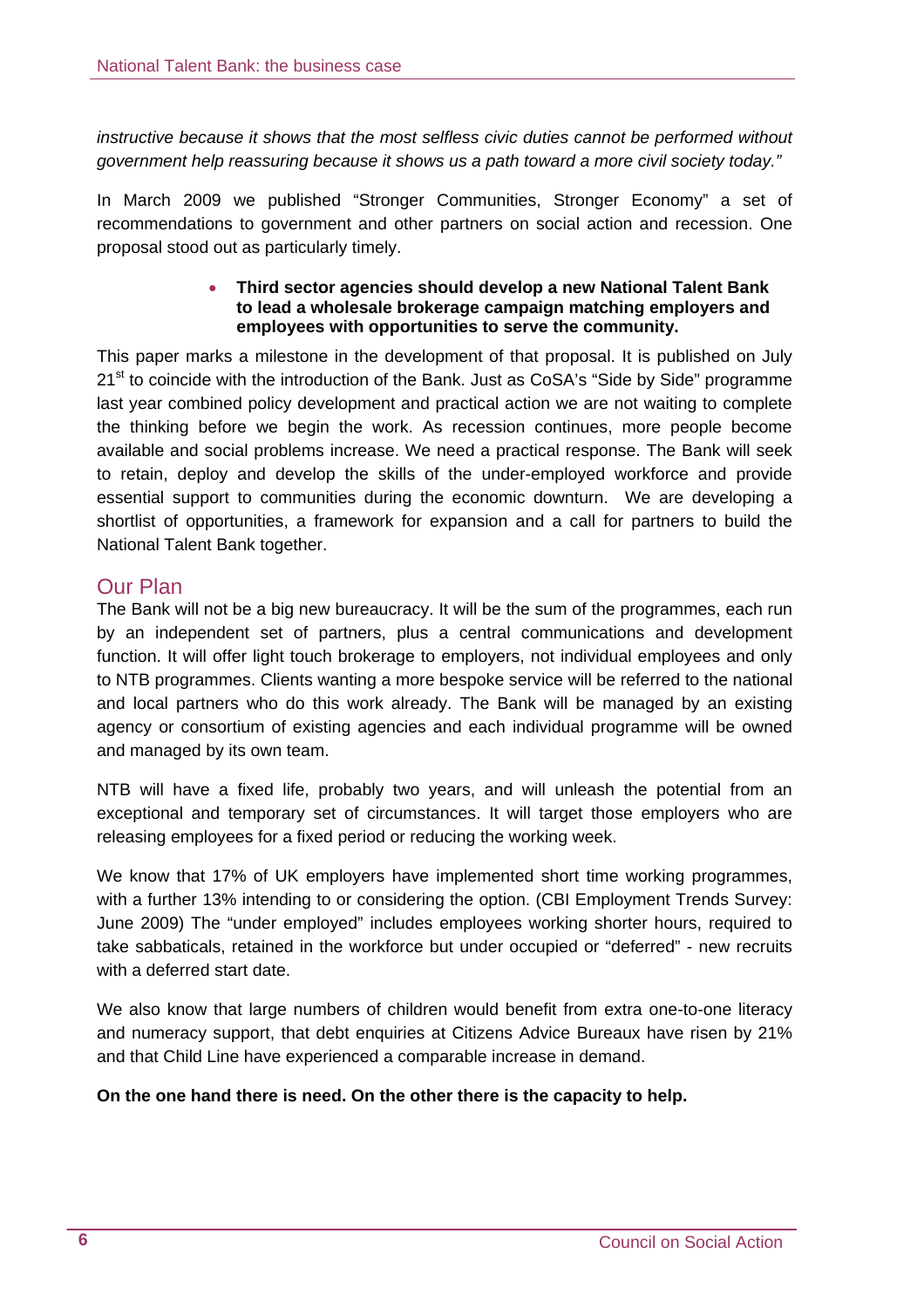Currently there are insufficient vacancies in the voluntary sector to absorb the potential pool of new volunteers. Even if the opportunities were created the existing brokerage arrangements couldn't cope with the demand. Thus we need new or substantially expanded programmes that can absorb volume and we need a nimble mechanism for attracting and directing the talent.

There isn't the time or money for the swift expansion of personalized brokerage so we are proposing a "wholesale" mechanism linking with the employer, rather than the individual employee and promoting and brokering a focused set of programmes that are both ambitious and concrete. All the programmes must be capable of absorbing volume and benefiting the community and must provide a genuine development opportunity for the individual so enhancing the skills they take back into work.

## The Action

#### **The NTB will:-**

- Identify and expand existing opportunities and refer companies to these trusted delivery partners
- Work with community partners to develop new opportunities that help build the capacity of the sector and substantially increase the range of employee volunteering opportunities that employers can promote and engage in.
- Support and empower employers to use National Talent Bank opportunities and to so build their own community partnerships.

We intend to build three Programmes: **Action for Young People, Action on Climate Change** and **Action on Money Management**. Beneath each Programme we are developing a set of volunteering Opportunities which will:

- Be capable of absorbing numbers.
- Engage the strengths, talents and passions of the volunteers
- Build skills and confidence in the work force
- Work with an existing network who have the will and capacity to expand
- Require minimal central brokerage.
- Measurably address an issue or transform a community.
- Meet our 10 year challenge i.e. leave enduring impact on the individual, the employer and the community.
- Collectively meet the requirements of a range of flexible working strategies.

Employees are making choices about how they use their unexpected time *when it becomes available* - i.e. at the start of their period of underemployment. As the economy picks up they will once again have less time available.

The need and the opportunity exist now. So should our response. We want to work with delivery partners and with employers who share our determination to seize the moment.

Please contact info@nationaltalentbank.org.uk for further information.

David Robinson July 21st 2009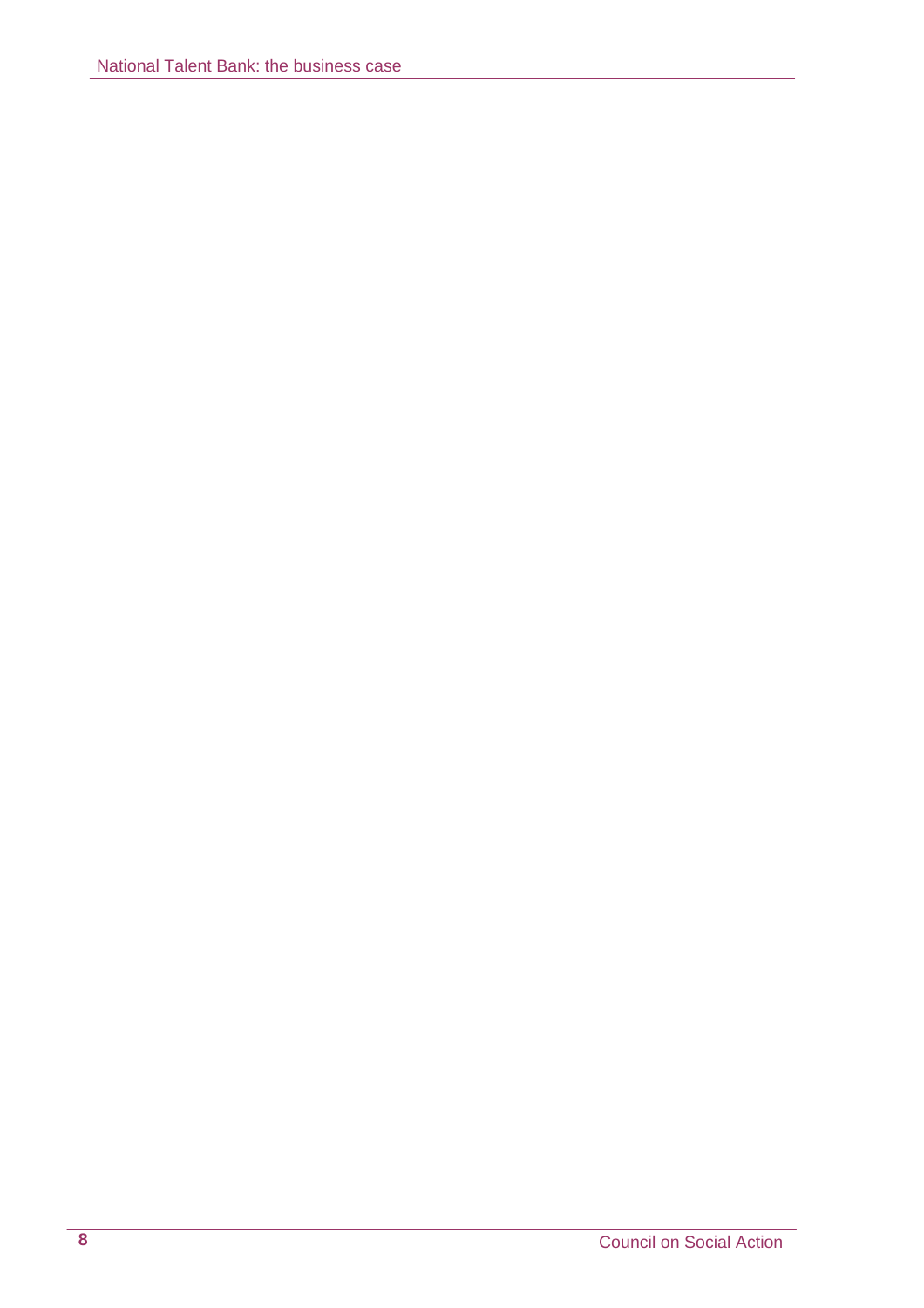# **National Talent Bank – The Business Case**

A paper for the Council on Social Action prepared by Professor Alex Linley, CAPP and The Strengths Project

## **Summary**

**The Need:** The economic recession has led to a substantial increase in the availability of talented people who have been put out of work or placed on short-time working. This talent can be deployed to support community organisations and social action initiatives. This will deliver benefits for the individuals themselves, their future employability prospects, and the frontline public service organisations and communities in which they serve.

**The Opportunity:** There is an opportunity to gear social action initiatives toward making a sustainable long-term difference in Britain's communities, through harnessing the newlyavailable talent of people who have lost their jobs or had their working hours reduced. The formation of the National Talent Bank can ensure that this opportunity is realised.

**Proposal for the National Talent Bank:** The National Talent Bank will deliver wholesale brokerage of newly-available talent from downsizing organisations. It will act as an intermediary between the organisations and frontline public services, such as schools, and social action organisations who are best placed to deploy this talent for lasting social benefit. The National Talent Bank will focus on organisations that support and encourage social action that can best answer the question, "*What are the actions that, when aggregated together, will make the biggest lasting difference*?"

**Employability Benefits of Volunteering:** Individuals who volunteer are able to expand their social networks, which opens up new connections for their future employment opportunities. Volunteering is perceived positively by employers, who recognise that volunteers often develop increased interpersonal, communication and organisational skills, which help them at work. Volunteering can also help to maintain existing skills and to demonstrate proactivity and commitment to potential future employers.

**Community Benefits of Volunteering:** Volunteering enables the strengthening of social bonds through communities. It increases the depth and breadth of social networks and fosters community cohesion. Social networks have been identified as important in the transmission of health and happiness, such that increasing health and happiness in a community can have downstream effects across that community. Frontline public service volunteering, such as supporting children's reading, enables a significant advancement in children's reading ability, with attendant impact on educational attainment throughout childhood.

**Individual Benefits of Volunteering:** Volunteering leads to enhanced life satisfaction, improved well-being and better physical health. Volunteering provides people with the opportunity to use their strengths, with strengths use associated with greater well-being,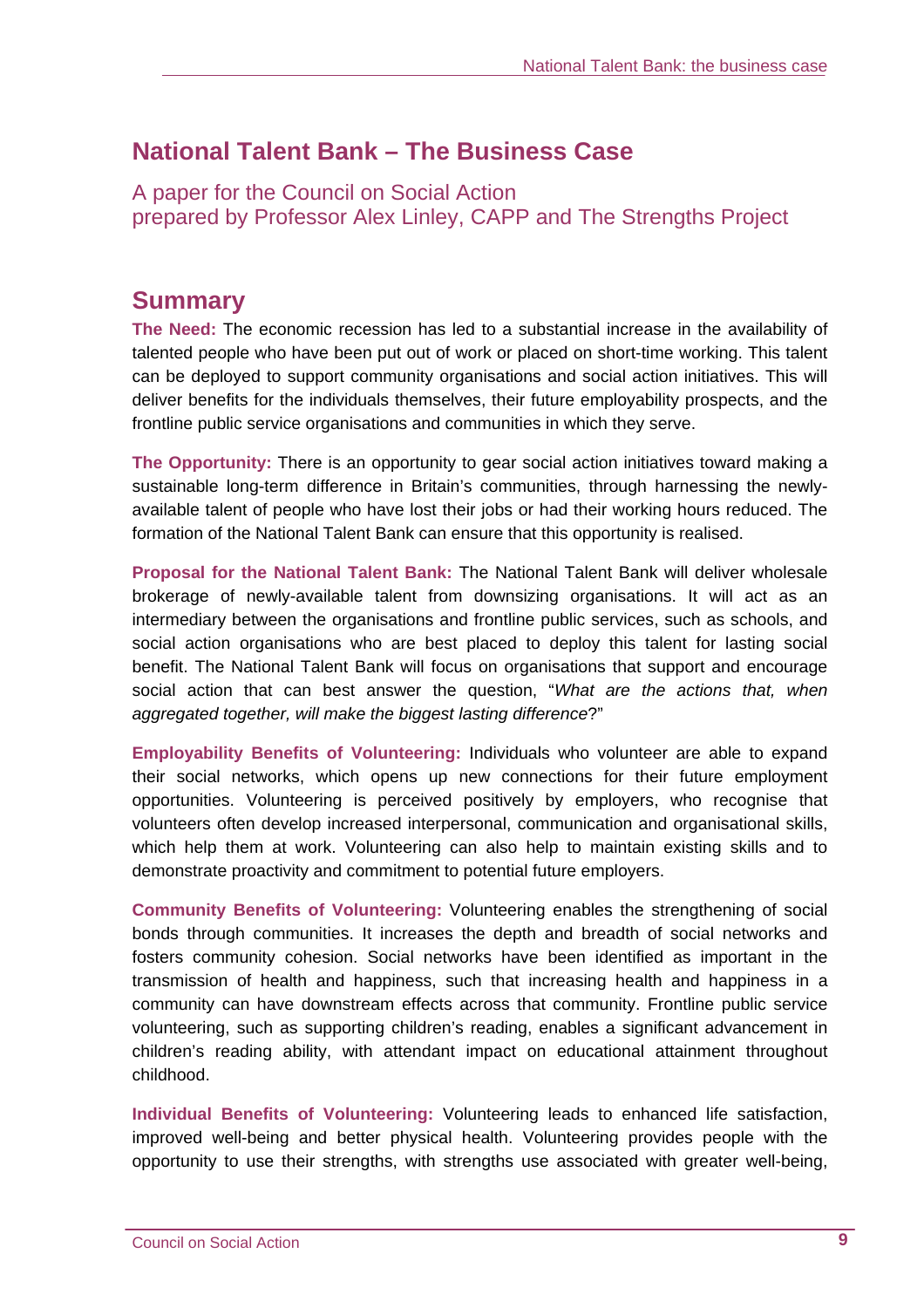higher self-esteem and greater self-efficacy, together with more effective goal attainment. Volunteering increases positive emotions, which have been shown to contribute to enhanced resilience, greater openness and creativity, and better social relationships. These individual benefits all contribute to the greater employability of any given individual.

**Contra-indicators of Volunteering:** Contra-indicators of volunteering include time pressure, the need to participate in meetings, out-of-pocket expenses, and frustration at lack of progress. Cost-benefit analyses of volunteering show consistently that the benefits significantly outweigh the costs, and these costs are in themselves both marginal and manageable. There is nothing that may therefore be considered a substantive contraindicator for volunteering.

**Broader Policy Benefits:** The National Talent Bank will also play a role in delivering across the broader policy agenda. Through its activities, it will support educational attainment through child reading programmes, provide e-mentoring to social businesses, and role modelling for underprivileged youth.

**Conclusion:** The National Talent Bank will serve as a unique wholesale brokerage of newly-available talent, acting as an intermediary between the organisation releasing talent and the frontline public service organisations and social action organisations who can best harness it. The business case for the National Talent Bank demonstrates the transformative triple bottom-line benefits to individuals, their employability prospects, and the frontline public service organisations and communities in which they serve. It highlights the need created by our current economic circumstances and the opportunity this brings for engaging in a transformative approach to harnessing newly-released talent in the service of social action that will create a sustainable long-term difference in Britain's communities.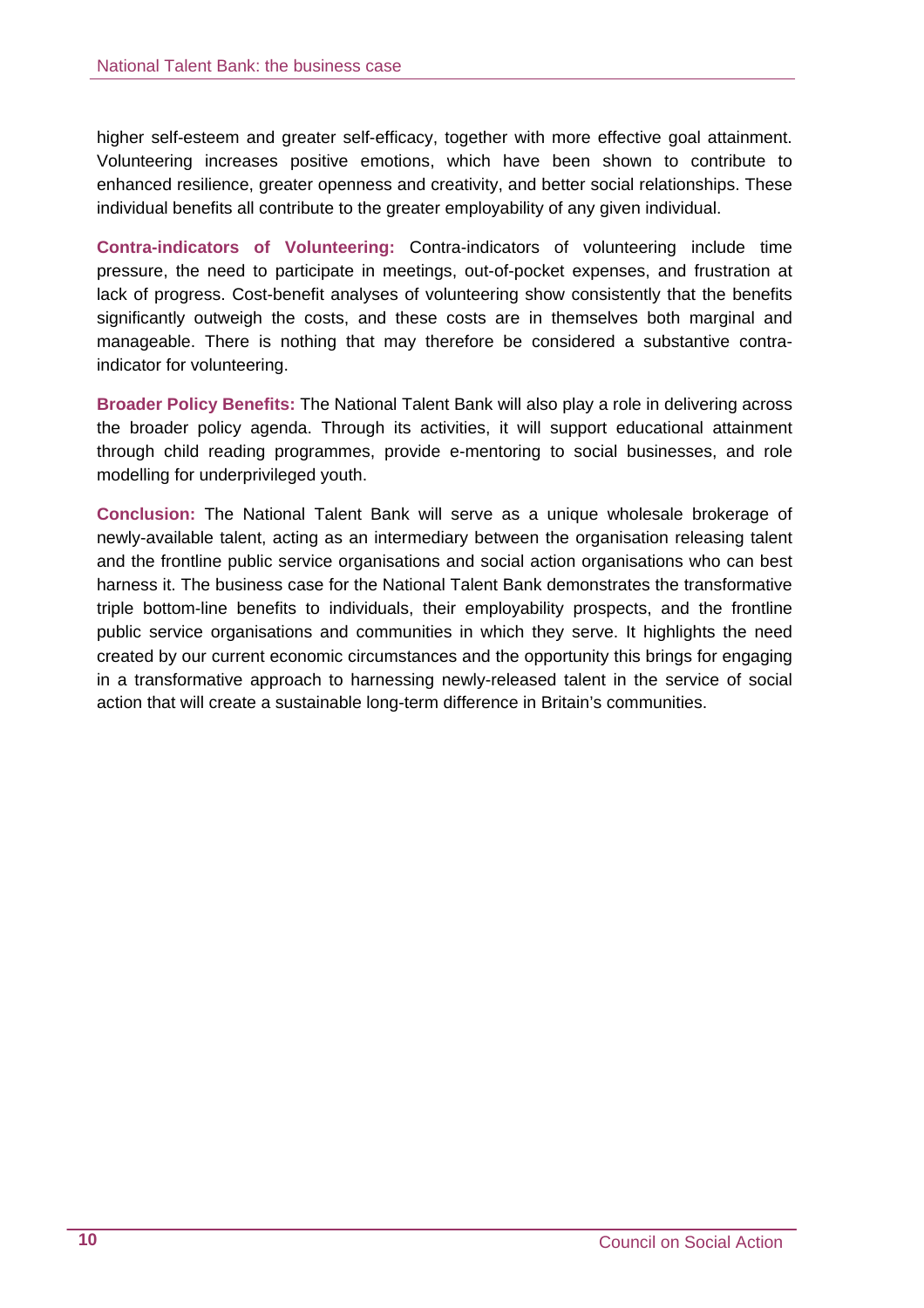# **National Talent Bank – The Business Case**

## 1. The Need

As Britain experiences recession, companies and organisations across the country are reducing their staff headcount through short-time working, extended unpaid leave and redundancies. This reduction across the hours that people are working leads to an attendant increase in availability of talented people and the number of hours they may be able to offer in supporting community organisations and social action initiatives.

A striking feature of this recession is how organisations and employees have opted to work together in order to protect jobs wherever possible – often through the introduction of shorttime working or other cost-saving measures. Emerging data from the CBI (2009) show that 30% of UK organisations either have made, intend to make, or are considering a shift to short-time working. This trend has significant implications. It means that a large proportion of employed people are may retain their jobs rather than losing them, but doing so working a reduced number of hours. The result is the creation of potentially hundreds of thousands of person-hours becoming available from employees in whom organisations still retain a vested interest. This situation provides both *time* and *talent* that can be deployed in support of social action initiatives, providing the fundamental underlying need for the formation of the National Talent Bank.

As the Institute for Volunteering Research (2009) states: "With 87% of Volunteer Centres experiencing a rise in demand for volunteer opportunities over the past six months it is critical that they are properly resourced so that they can *support volunteers trying to get back into employment and strengthen the country's resilience to the recession*" (italics added).

Further, enabling effective volunteering and social change projects brings a triple bottomline benefit for both the individuals themselves, their future employability prospects, and for the communities which they serve through their actions. As reviewed below, the evidence shows that people who engage in volunteering and social action community projects experience benefits across the three major areas of increased employability, enhanced job opportunities, and improved well-being.

These individual benefits combine with the opportunity for social action initiatives that are geared towards making a sustainable long-term difference in Britain's communities, so that as a country we are able to move out of the recession having made the best of the talent freed-up by organisational down-sourcing, and harnessing that talent toward the enhancement of our communities and social connections. When we look back in 5-10 years time, our aim is to demonstrate that from the jaws of the downturn we were able to create a victory for sustainable, positive social action, and in so doing, to create a model for harnessing our country's talent for positive ends, social as well as economic, irrespective of our economic situation.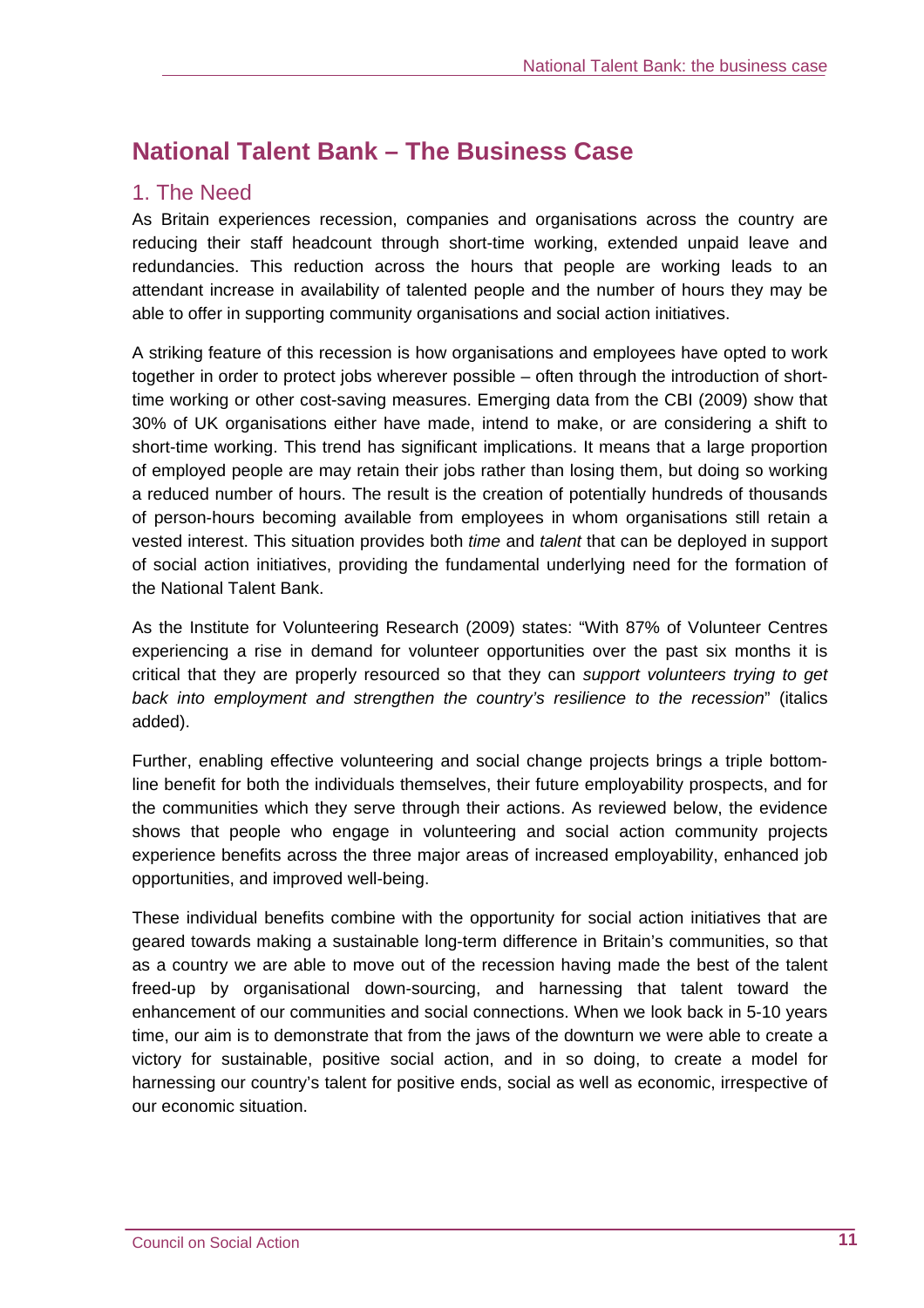## 2. The Opportunity

We now have an unrivalled opportunity to access the talent of the many thousands of individuals who have more time available as a result of reduced working hours. Harnessing this talent in the service of social action projects that will make a sustainable difference to Britain over the years to come is our priority.

The need, simply, is for the vehicle that will enable this to happen. At present, there are no means of local or national social action or volunteering organisations accessing or coordinating the large number of people hours now available in any meaningful way; hence, the proposal for the National Talent Bank, which is described below.

## 3. Proposal for the National Talent Bank

The National Talent Bank will provide wholesale brokerage of newly-available talent from organisations who are downsizing and reducing the working hours of their staff, linking those staff to the demand side from social action and voluntary organisations who are able to deploy the available talent into a select number of initiatives that are focused on making a sustainable difference.

The National Talent Bank will act as an intermediary between organisations who are making staff redundant or reducing their working hours, and frontline public services, such as schools, and social action organisations who are best placed to deploy this newly-available talent into effective use in the community.

In so doing, we expect to achieve individual well-being benefits and enhanced employability benefits for those who take up the opportunity, and lasting social benefits for the communities in which they serve.

Our initial soundings from organisations suggest a high level of interest and support for the proposals, since organisations recognise the value of supporting their exiting employees in this way as well as those on sabbaticals and short-time working. Additionally organisations are seeking the corporate responsibility and brand benefits that accrue from supporting social and community initiatives of this nature, especially in these recessionary times.

Recent research in cognitive and social psychology, popularised in the book *Nudge* (Thaler and Sunstein, 2008), demonstrate the powerful effects of guiding people to make particular decisions when those decisions are made easy for them (based on the presentation of information, ease of access, and ease of action required). The establishment of the National Talent Bank provides a powerful "nudge" to engage people in social action projects and volunteer work at times when they have the opportunity to do so, and which otherwise they may not have done.

In selecting the projects on which to focus, we have adopted the principle of "maximum sustainable leverage" by seeking to answer the question of "*What are the actions that, when aggregated together, will make the biggest lasting difference*?" We are not interested in short-term "sticking plaster" approaches, but rather in systemic and sustainable positive changes that will make a difference over the long term. To achieve this, we have sought to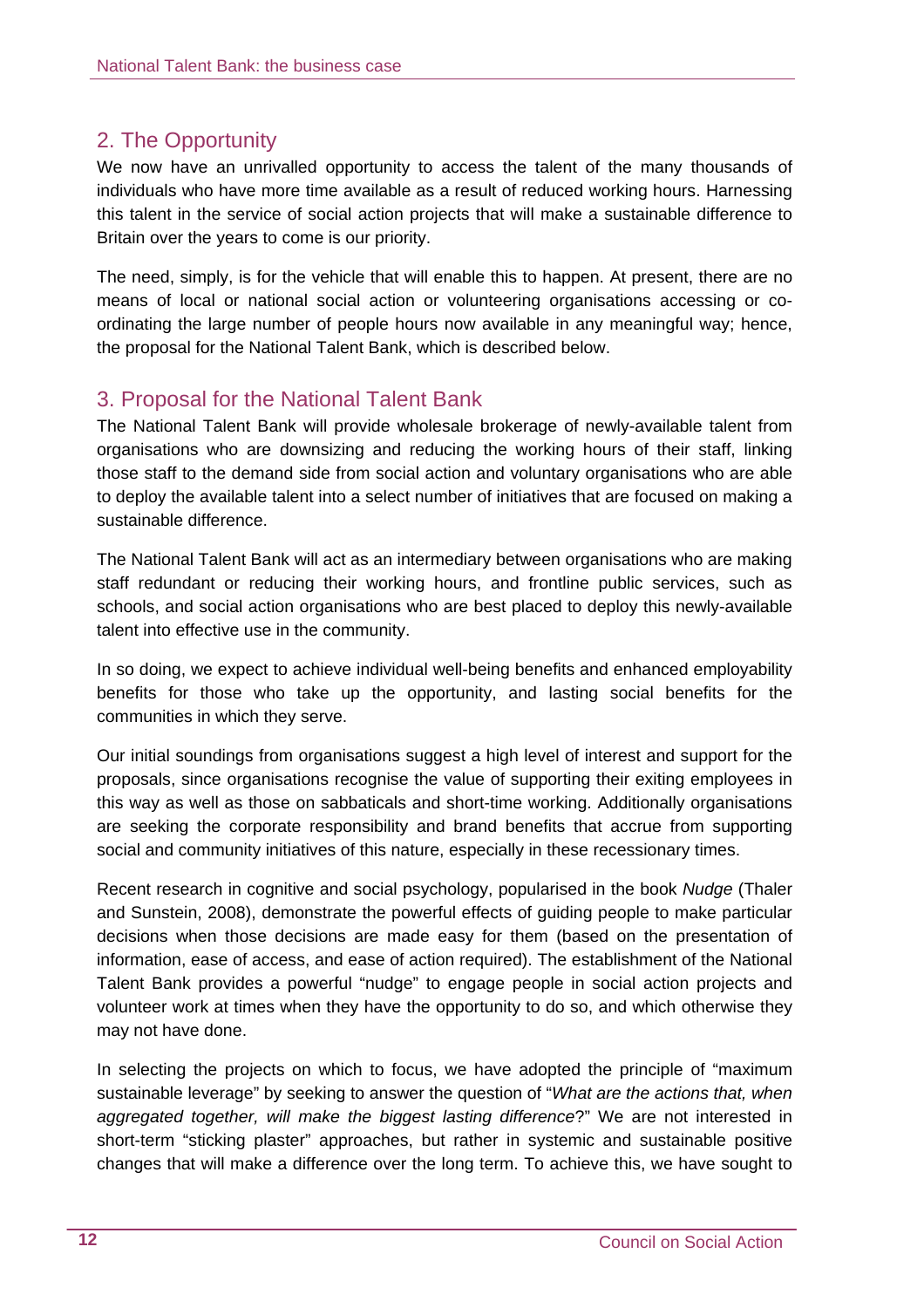apply the 10-year test, asking ourselves what actions we can take now that will both lead to, and enable, sustainable positive differences as a result of these interventions. The 10-year test will be the metric by which we design the structure and objectives of the National Talent Bank, and select the programmes to be supported through it, as well as designing the evaluation programmes and research that will be used to assess the impact of these interventions going forward.

In the sections that follow, we highlight the employability benefits of volunteering, the individual benefits of volunteering, and the community benefits of volunteering, to make the business case for why the National Talent Bank is needed now and for the difference that its establishment and activities can make.

## 4. Employability Benefits of Volunteering

#### **4.1 Expansion of Social Networks**

Volunteering enables people to expand their social networks, with these social networks often being critical in the success of finding a new job. Research demonstrates consistently that job search is most effective through looser acquaintances rather than close friends, since close friends are likely to share much of the same social networks as an individual, whereas looser acquaintances will be part of social networks to which the individual otherwise would not have access (Krauth, 2003; Marmaros and Sacerdote, 2002).

Importantly, this has been shown to be especially true in cases where industries were in decline: individuals who were restricted to social networks that were intrinsically part of the declining industry were far less likely to find new employment through their social networks, whereas individuals who reached out to weaker ties with acquaintances located further beyond the declining industry were more successful (Brown and Konrad, 2001).

It is notable that there was a tendency for individuals from declining industries to rely more on strong ties within those declining industries, even though this was the least effective method for job finding (Brown and Konrad, 2001). This further highlights the importance of enabling individuals to broaden their social networks and increase their outside acquaintances as a means of creating future job opportunities. Volunteering and engagement in social action projects is a relatively easy and highly effective way in which individuals can be supported to do this.

The National Talent Bank builds on and complements the Government's recent £10m investment in volunteer brokerage for people who have been unemployed for 12 months or more, as part of the Real Help for Communities Programme, by offering individuals the opportunity to develop their social networks and gain new skills while still in employment. Whereas traditional volunteer brokerage is focused at the level of the individual intervention, the National Talent Bank is focused at the level of organisational intervention. The NTB works in partnership with organisations to deploy their underemployed workers to work in projects that have been identified by the NTB as delivering maximum sustainable leverage, making the biggest positive difference over time.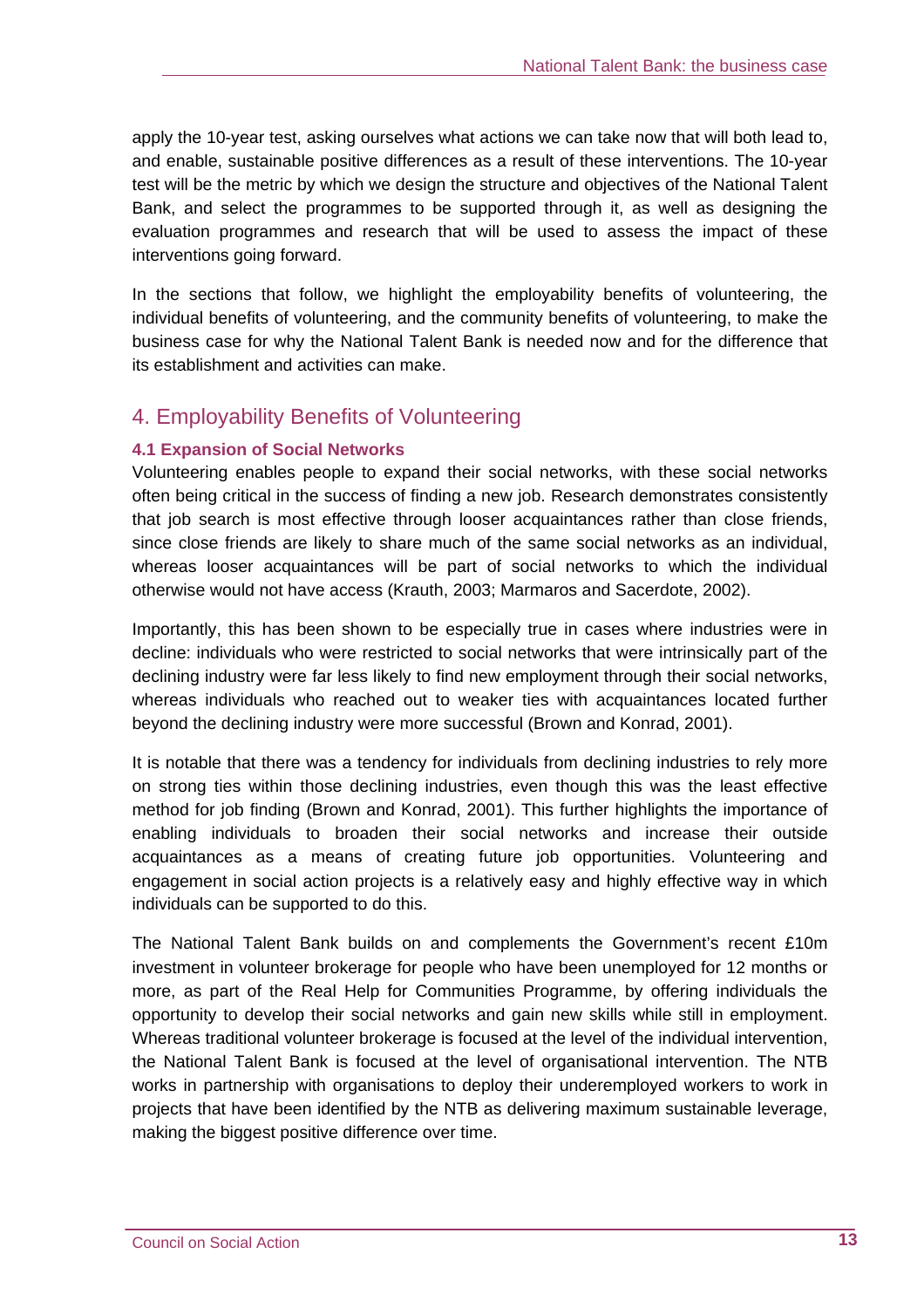#### **4.2 Positive Employer Perceptions of Volunteering**

Employers also regard volunteering positively, thereby providing potential candidates for new jobs with a valuable addition to their CV. For example, TimeBank's Employer Attitude Survey found that:

- 81% of employers view employees positively who engage in voluntary work;
- 43% of employers believe that employees who undertake voluntary work and learn new skills have a better chance of promotion and earning a higher salary;
- 68% of employers feel that volunteering adds skills to their workforce (TimeBank, 2004).

The Canadian National Survey of Giving, Volunteering and Participating (NSGVP, 2000) provides further evidence of this:

- 79% of volunteers said that their volunteer activities helped them with interpersonal skills, including understanding people better, motivating others, and dealing with difficult situations;
- 68% of volunteers said that their volunteer activities helped them to develop better communication skills;
- 49% of volunteers aged 15 to 24 who were in paid work said that their volunteer activities gave them new skills they could apply directly to their job;
- 28% of unemployed volunteers (and 16% of employed volunteers) said that their volunteering had helped them find a job in the past;
- 62% of unemployed volunteers believed that it would help them find a job in the future.

A study of 3,658 employee volunteers provides further evidence of this value of volunteering to employers, either actual or potential. Employees perceived that they had acquired increased skills as a result of their volunteering, were positively recognised by their employer as doing so, and were considered to be succeeding better in their work as a result (Booth, Park, and Glomb, 2009). This evidence supports the view that employers perceive positive benefits from their employees volunteering, which speaks to both (a) employers' support for the National Talent Bank concept, and (b) employers' positive perception of potential employees who have engaged with volunteering activities.

As is summarised by the Institute for Volunteering Research: *"Volunteering offers a unique opportunity to strengthen employability – through the flexibility of roles on offer, the people-centred support received by volunteers and the practical experience it can give*  individuals...For those who are recently unemployed, volunteering is seen as a good way of *maintaining existing skills and demonstrating to potential employers personal proactivity and commitment"* (Institute for Volunteering Research, 2009, emphasis added).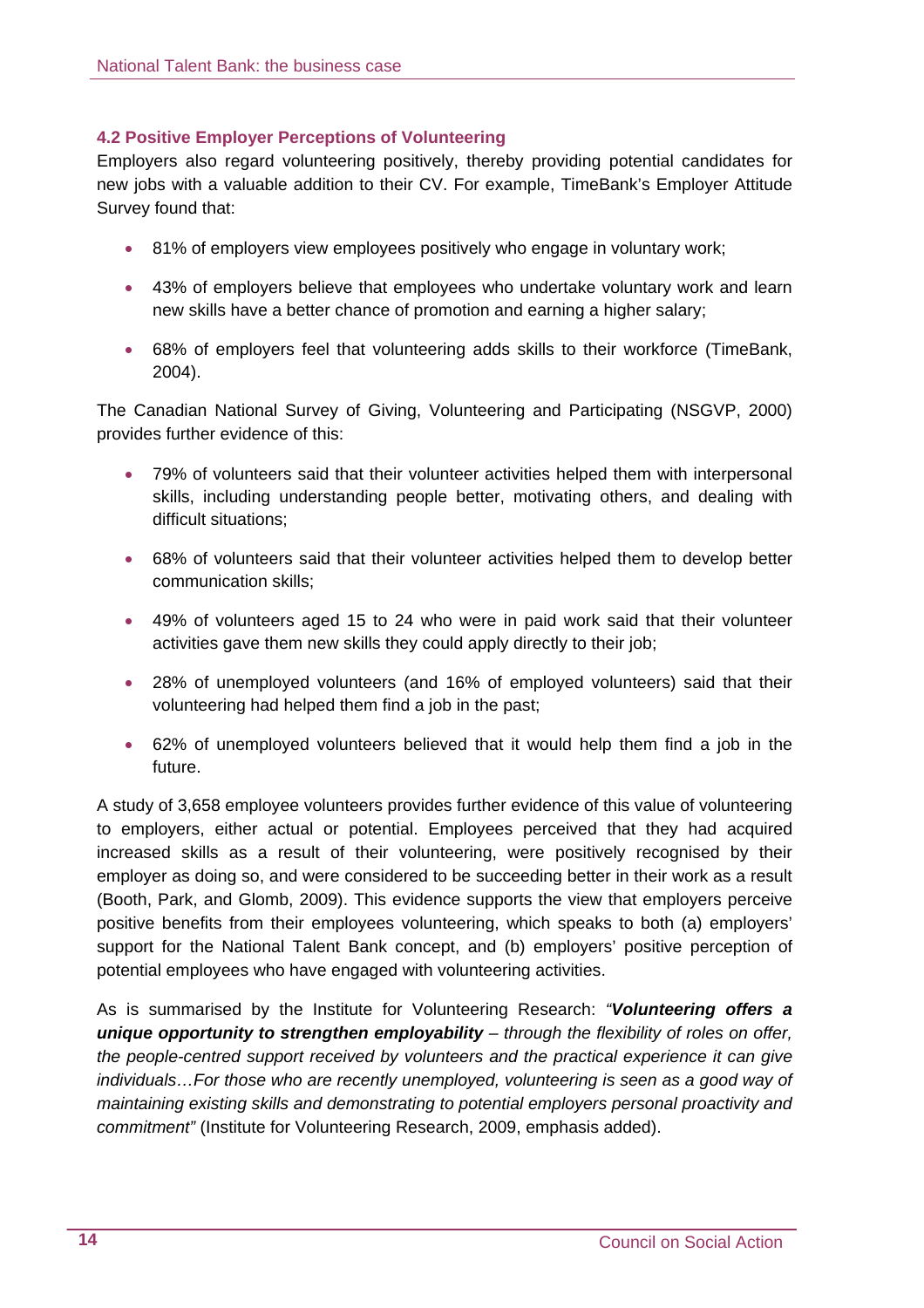Further, extensive and ongoing annual research by bestselling career author, Richard Nelson Bolles (2008), shows that the most effective method for finding a new job is what he refers to as a *"life changing job hunt,"* which has an 86% rate of success. This involves getting to know one's strengths, becoming clear about one's values, identifying a fulfilling future career, and then setting out to pursue that career. Volunteering provides a means by which people made redundant are able to try out different roles and explore new experiences that may help them in their "*life changing job hunt*."

## 5. Community Benefits of Volunteering

#### **5.1 Strengthening Social Networks**

The work of the Commission on Integration and Cohesion (2007), calls for a strengthening of social bonds, if the government's vision of thriving communities is to be realised. This is especially so when the pace of change across the country (perhaps typified by the current economic downturn) means that communities are being reconfigured at an increasing rate through changes in patterns of employment, unemployment, relocation, and immigration. Volunteering is one powerful way through which the social bonds across a community can be strengthened. The National Talent Bank provides the means of doing this both at pace and at scale, as are both demanded by the current economic situation and the organisational downsizing that ensues, with large numbers of people working reduced hours or being put out of work entirely.

Volunteering increases both the breadth and the strength of social networks. Social networks are at the heart of communities, and have been in decline in much of the developed world over the last three decades (Putnam, 2000). As people engage with their local community through volunteering, they build connections and social networks with others.

#### **5.2 Volunteering, Social Networks, Happiness and Health**

These social networks have been implicated in the long term spread of happiness, such that the happiness of a given individual has been shown to influence the happiness of individuals up to three degrees removed (i.e. my friend's, friend's friend; Fowler and Christakis, 2009). Hence, increasing the level of happiness in any given social network will have a positive influence on the happiness of that social network over time. Further, social networks have consistently been implicated in health: people with better social networks enjoy better health (Lomas, 1998).

It may sound trite to consider community happiness in times of economic recession, but to this we offer three rebuttals:

- First, it seems axiomatic that no democratic government would rather have depressed communities than happy communities.
- Second, a significant and growing body of research shows the benefits of happiness in areas such as increased educational attainment, improved health, better productivity at work, better personal and social relationships, increased pro-social behaviour (see Lyubomirsky, King and Diener, 2005, for review) - indeed, previous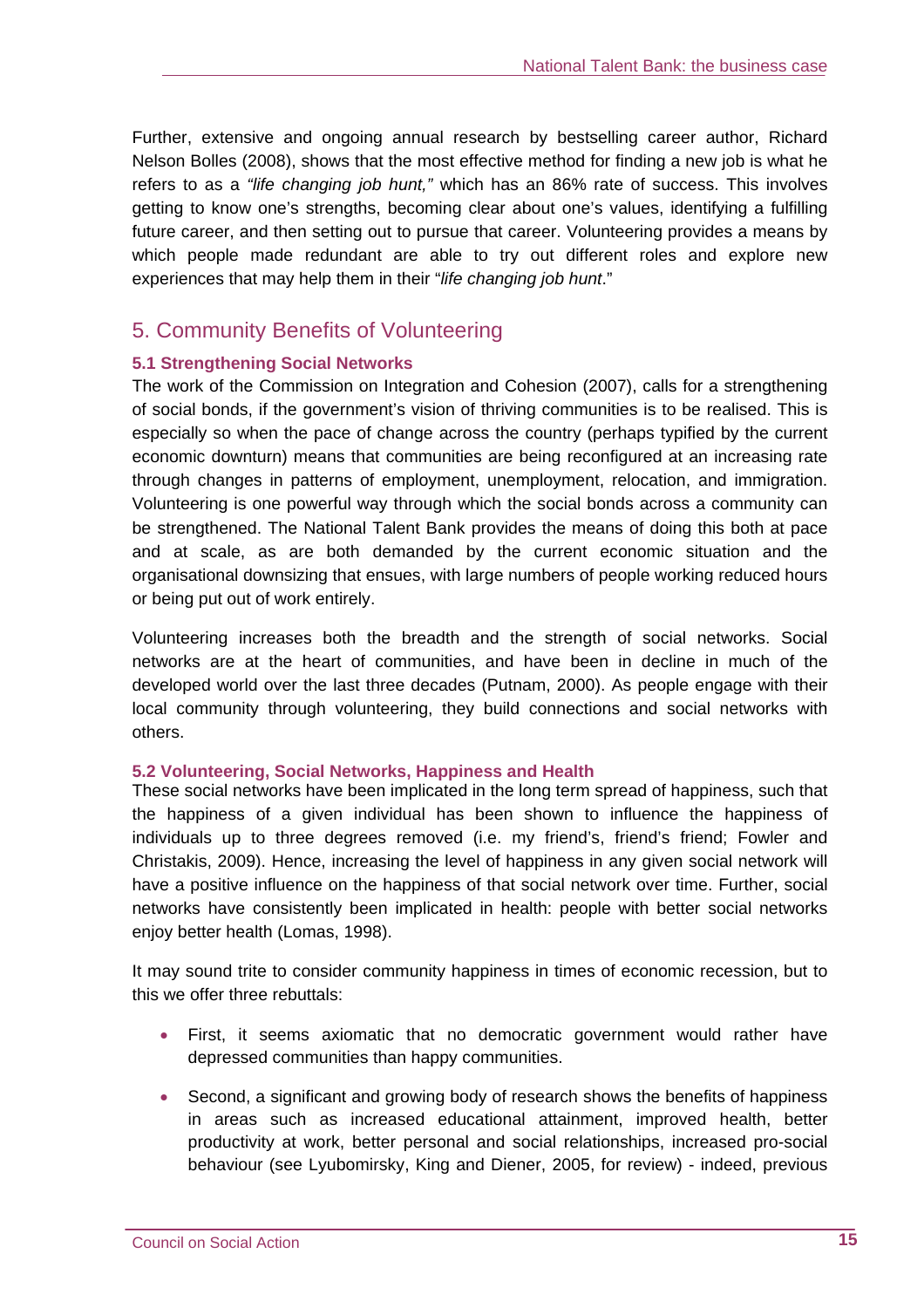government reports have indicated the importance of life satisfaction and its implications for government (Donovan and Halpern, 2001).

• Third, the Layard report on mental health (Layard, 2006) calls for the training of a new generation of cognitive-behavioural therapists to work with people suffering from depression, yet here we are proposing an integrated social action solution that should serve both a preventative and a generative function in terms of reducing the risk of depression and increasing the possibilities for happiness in social communities. This is especially important when one recognises that a small shift in the population mean of any given disorder can have a disproportionately positive effect in reducing the number of people affected (Huppert, 2004; Rose, 1992).

#### **5.3 Volunteering and Children's Reading: An Example**

As one powerful example of a major community benefit through volunteering, in a major study of the effects of reading support volunteers on children's reading, Morrow-Howell and colleagues (2009) found that providing children with a reading volunteer for an average of one session per week significantly increased children's reading ability. Notably, 84% of the children referred to participate in the programme scored as low, or lower than the average reading ability for children their age, yet their reading ability significantly improved over the course of the programme, with the children making over 60% progress during the course of the year.

Another, simpler example is from the Every Child a Reader programme, where the one-toone support of a volunteer "better reading partner" over ten weeks leads to, on average, an advancement of two years in a child's reading age.

## 6. Individual Benefits of Volunteering

For example, there is consistent evidence to show that volunteering leads to enhanced life satisfaction and also improved health, with these findings applying especially strongly in older people (Van Willigen, 2000). From positive psychology research, it has been clearly established that increased positive emotions lead to enhanced resilience to negative circumstances (Tugade and Fredrickson, 2004), increased cognitive ability and creativity (Fredrickson and Branigan, 2005) and improved social relationships (Waugh and Fredrickson, 2006). From this, one can make the case that volunteering leads to enhanced well-being and positive emotion, which in turn engender better cognitive functioning and improved resilience, which in turn increase a person's employability and attitude and aspirations toward job search.

#### **6.1 Volunteering, Strengths Use and Job Finding**

Volunteering also gives people opportunities to explore and use different strengths. Strengths use is associated with higher levels of positive emotion, well-being, fulfilment, vitality, self-esteem, and self-efficacy (Govindji and Linley, 2007), all of which will help people in finding new employment. People who use their strengths have been shown to have increased happiness and decreased depression, relative to control groups and other experimental interventions (Seligman, Steen, Park, and Peterson, 2005).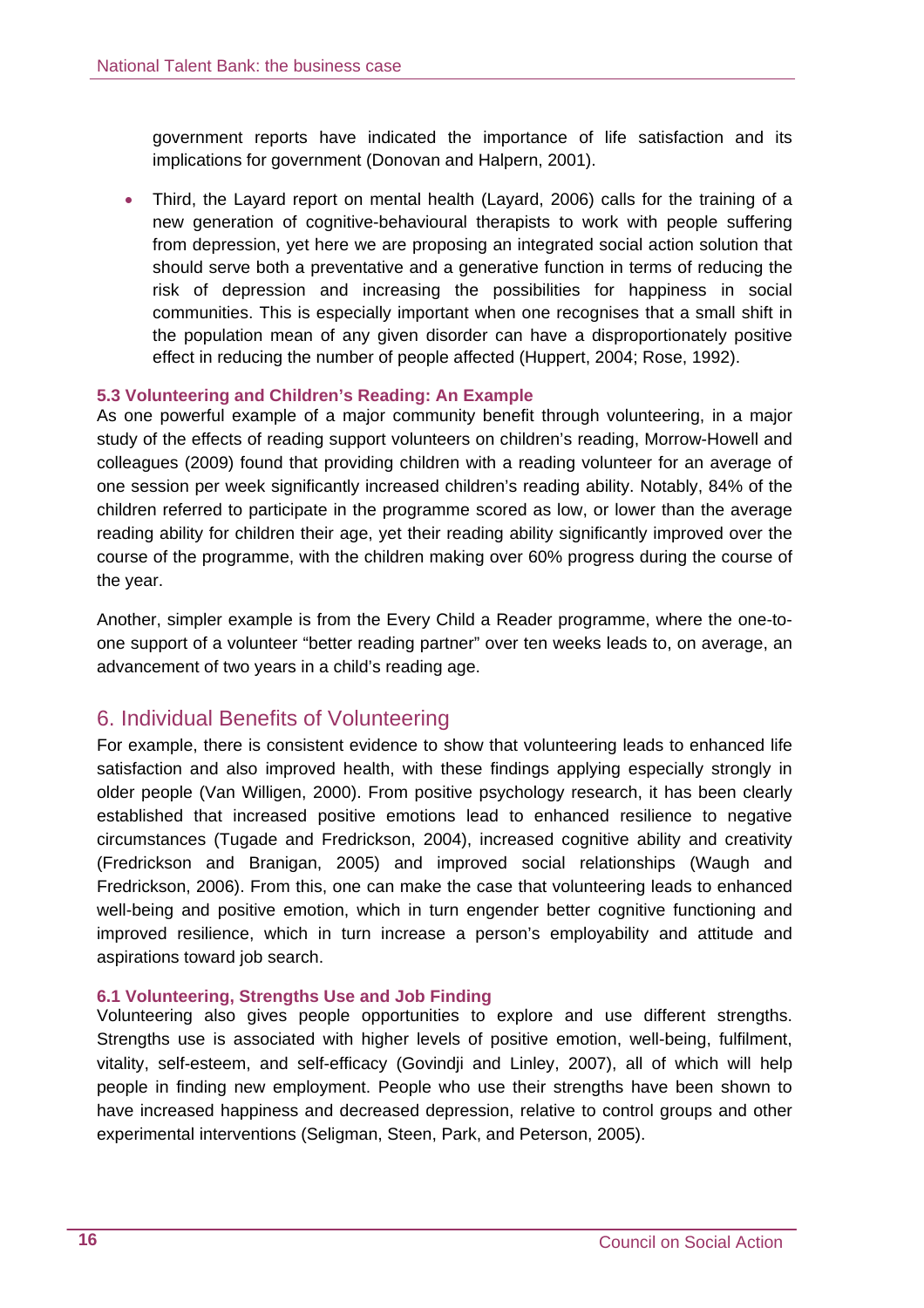Strengths use has also been shown to lead to increased goal attainment, such that people who have a better fit between their strengths and their goals are more likely to achieve those goals (Linley, 2008). Clearly, strengths use is associated with a variety of individual positive outcomes, notably outcomes which improve the psychological well-being of individuals and enable them to be better positioned for finding future employment, both of which are enabled through volunteering opportunities.

#### **6.2 Volunteering and Individual Health and Well-being**

In a longitudinal study of volunteer work and well-being, using 2,681 participants of the *Americans' Changing Lives* panel survey, Thoits and Hewitt (2001) demonstrated that engaging in volunteer work led to sustainable increases in all six aspects of personal wellbeing studied: happiness, life satisfaction, self-esteem, sense of control over life, physical health and (lower) depression. As a longitudinal survey with a large sample and appropriate controls, Thoits and Hewitt (2001) provide compelling evidence in support of the individual benefits that accrue from engaging in volunteer work.

Piliavin and Siegl (2007) demonstrated the causal positive effects of volunteering on psychological well-being and health over a 12-year period, with a sample of 4,000 people from the Wisconsin Longitudinal Survey. Participants who volunteered more, and more diversely, reported significantly higher levels of psychological well-being (specifically, selfacceptance, personal growth, environmental mastery and purpose in life) and significantly better health, over this 12-year period, providing further evidence of the sustainable benefits of volunteering over time. Importantly, positive outcomes were shown to be a result of both social integration and feeling that one mattered, both of which may be under threat at times of redundancy and unemployment, and which volunteering is hereby shown to counteract.

In a study of 401 older adults working in 13 volunteer programmes, Morrow-Howell, Hong and Tang (2009) reported that over 60% of older adults identified a benefit to their families as a result of their volunteering, and over 30% reported that they were "a great deal better off" because of their volunteering work. In this study, lower income and lower educated volunteers reported more benefit, thereby suggesting a link to the value of volunteering for people who have been made redundant or had their working hours reduced (on the basis of their lower relative incomes).

A review by the Corporation for National and Community Service, Office of Research and Policy Development (2007) concluded that there were consistent health benefits for volunteers, including lower mortality rates, greater functional ability and lower rates of depression. Importantly, there do not appear to be any contra- indicators of the benefits of volunteering: it is good for the people who volunteer, the communities they serve, and the organisations in which they work, with no evidence for negative consequences of volunteering.

## 7. Contra-indicators of Volunteering

Potential negative effects of volunteering were reviewed by Chinman and Wandersman (1998). The costs of volunteering on volunteers identified by their review included the time required, the negative feelings when one was not made to feel welcome, out-of-pocket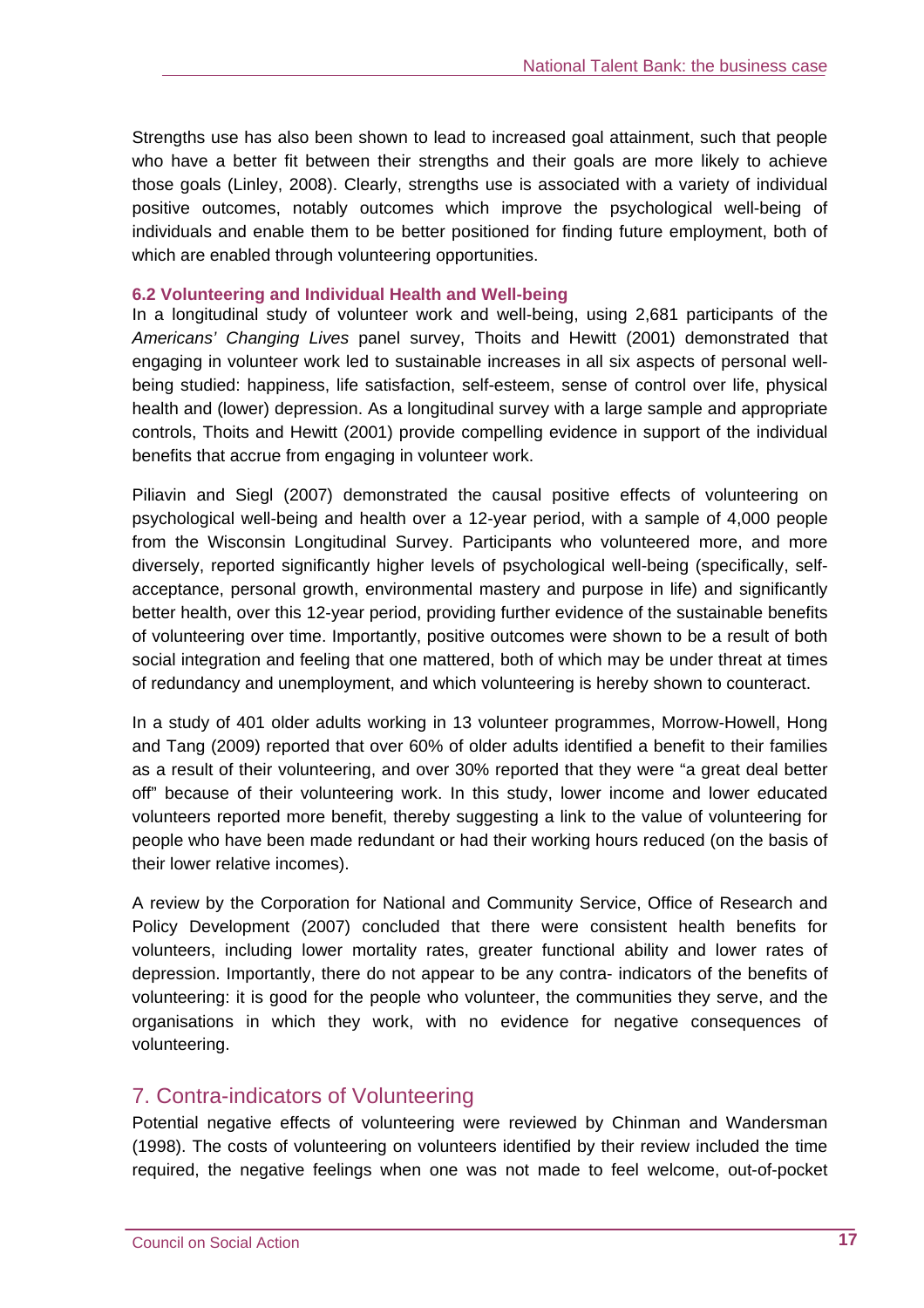expenses, the need to participate in meetings, and frustration at the lack of progress being made. These costs appear limited to specific instances, and may result from circumstances of either the individual volunteer themselves, or the nature of the organisation in which they are volunteering. Weighed against the benefits of volunteering, these costs appear both marginal and manageable, when indeed they do occur. This judgement is supported by the fact that Chinman and Wandersman found that volunteers who contributed more time to their volunteering incurred greater costs, but yet they still proceeded to volunteer. As such, there is nothing that may be considered a substantive contra-indicator for the recommendation of extensive volunteer activity through the National Talent Bank.

## 8. Broader Policy Benefits

The National Talent Bank will also play a role in delivering across the broader policy agenda: For example a national one-to-one reading programme could transform the reading ability of thousands of young children, an online platform which enables under-utilised staff from a professional services firm to use the opportunity to e-mentor someone running a struggling social business, or an engineer to shift the aspirations of a teenager who is unsure whether university is the "right" thing for him or her to be doing.

A couple of potential examples are outlined in more detail here.

A consultant from a professional services firm, who has been asked to work a four-day week, might volunteer on their day off mentoring participants in the Young Enterprise Scheme, helping them manage the finances of their start up business. The students learn budgeting and financial management skills. In the process, the mentor builds a relationship with the young people, and is able to encourage them and advise them on the steps they could take to develop these skills. This might entail more training, entering university or using the mentors knowledge and contacts to find a work experience placement. The employee not only gains personal satisfaction from the opportunity to use practical skills to benefit people in the community, but also learns more patience and empathy, which benefits relationships with both team and clients in the work place.

In another example a worker from a manufacturing firm who has been asked to take a sabbatical might use the time to train as an energy efficiency advisor. The employee helps a group of households in their neighbourhood by visiting and advising them on how they can save energy and money through changes in their home or lifestyle. The reduction in energy usage directly contributes to the government's climate change targets. Indirectly benefit is derived from increased awareness and responsible attitudes to the environment The company benefits from increased collaboration with the community, the community benefits from the savings they derive and the feeling of shared action. The employee gains personal satisfaction, increased confidence and communication skills through interacting with a wide variety of people outside of the workplace.

These examples are in line with the following government objectives:

• PSA 2 Improve the skills of the population, on the way to ensuring a world-class skills base by 2020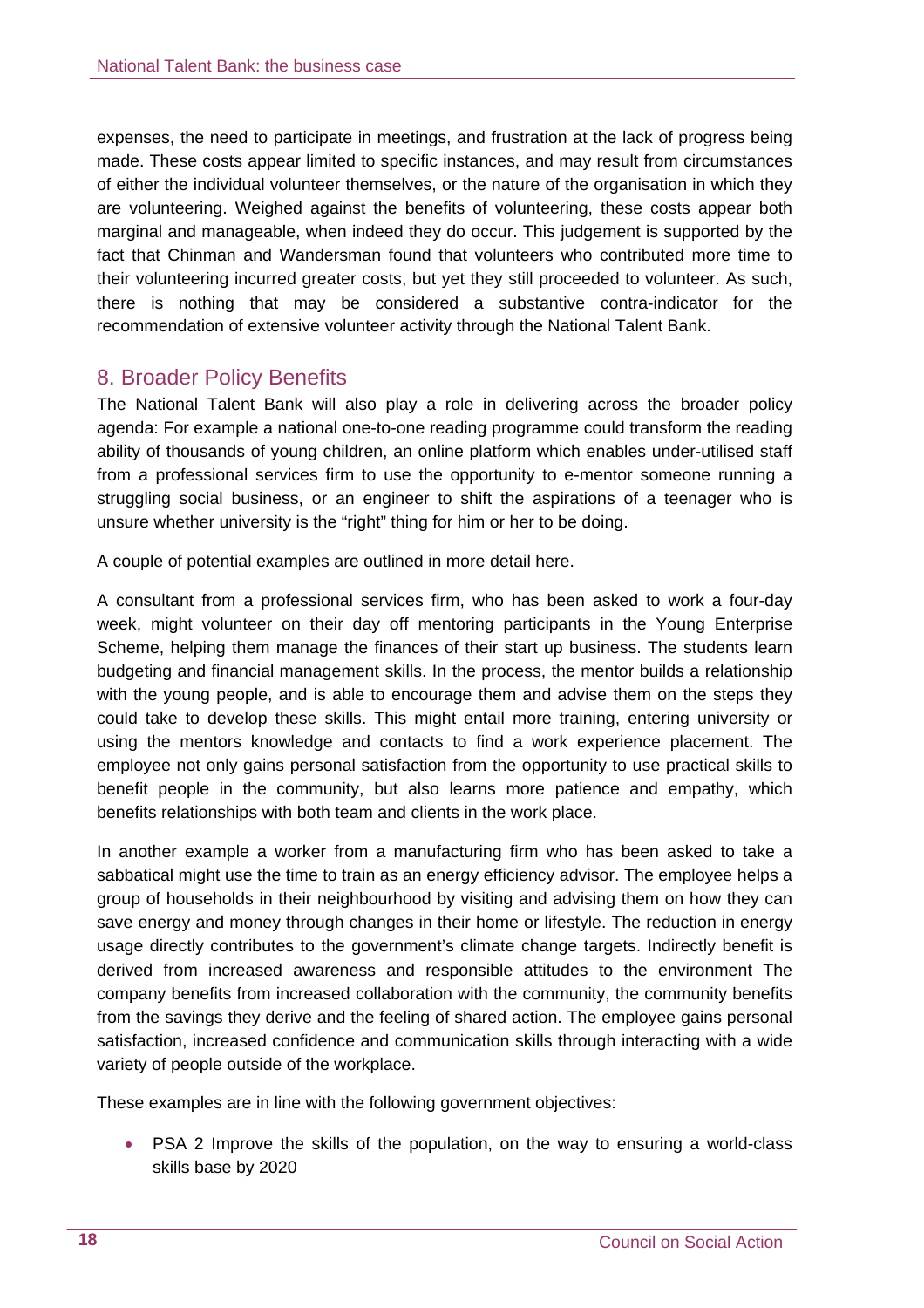- PSA 10 Raise the educational achievement of all children and young people
- PSA 11 Narrow the gap in educational achievement between children from a lowincome background and their peers
- PSA 21 Build more cohesive, empowered and active communities
- Strategy for social enterprise as set out in the "Real Help for Communities: Volunteers, Charities and Social Enterprises" White Paper, 2009

#### 9. Conclusion

Overall, this business case has demonstrated:

- 1. The need for a National Talent Bank to provide wholesale brokerage services for newly-available talent to support volunteering and social action projects as people are released from the workforce;
- 2. The opportunity for the establishment of such a National Talent Bank to play a key transformative role in delivering benefits across individual lives, employment prospects, and community building;
- 3. The employability benefits of volunteering through enhanced skills, confidence, employer perceptions and social networks;
- 4. The community benefits of volunteering through strengthened social networks and community building;
- 5. The individual benefits of volunteering on health, happiness, well-being, self-esteem and social networks.

In sum, the establishment of a National Talent Bank provides a visionary solution to the current challenge of hundreds of thousands of people being released from the workforce in Britain, and the current opportunity that this gives. By doing so, we can harness that newlyavailable talent by engaging their energies in community building volunteer work that delivers significant benefits to their individual well-being, their employability prospects, and the enhancement of the communities they serve.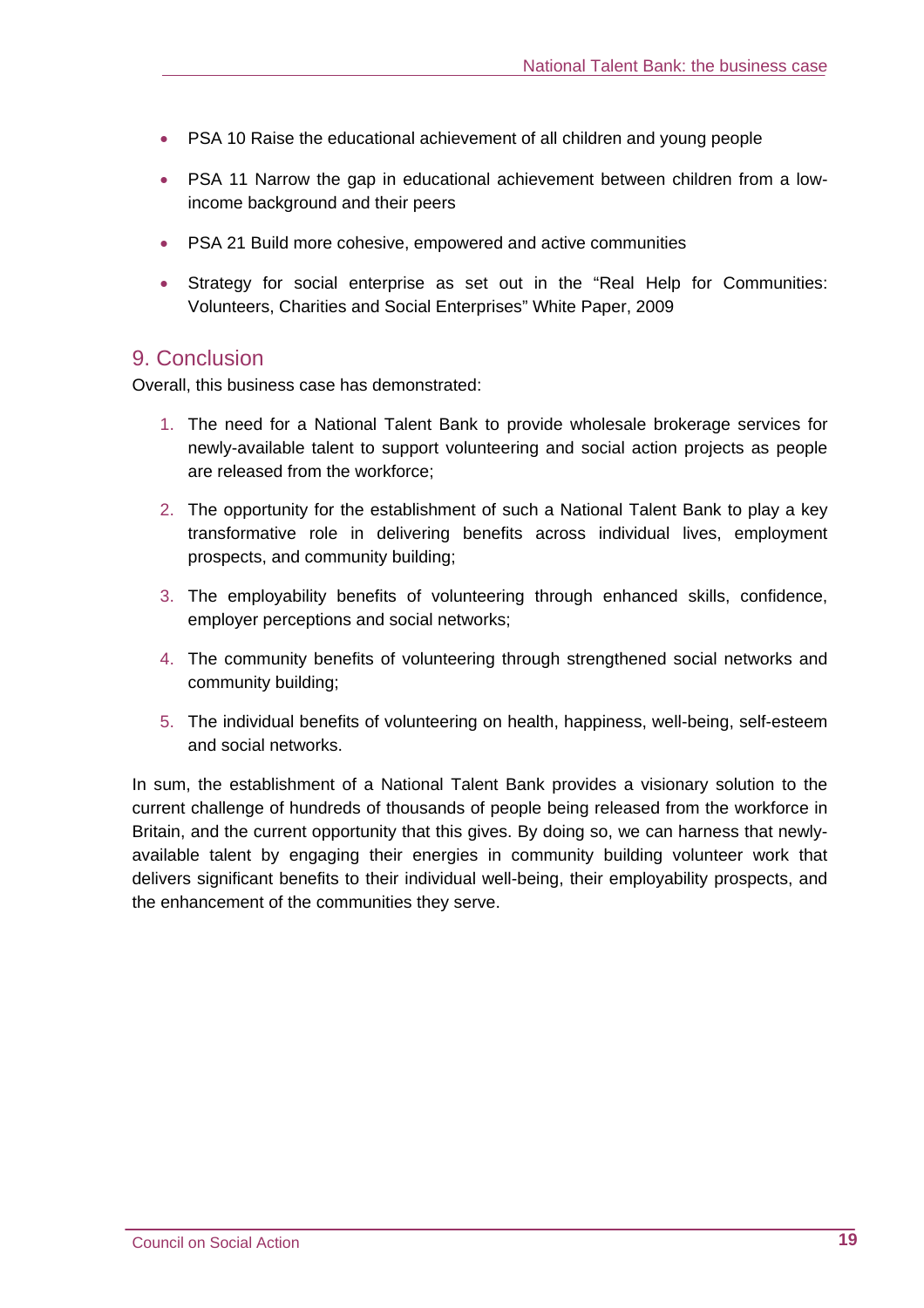# **References**

Booth, J. E., Park, K. W., and Glomb, T. M. (2009). Employer-supported volunteering benefits: Gift exchange among employers, employees and volunteer organizations. *Human Resource Management, 48*, 227-249.

Brown, D. W., and Konrad, A. M. (2001). Granovetter was right: The importance of weak ties to a contemporary job search. *Group and Organization Management, 26*, 434-462.

CBI, (2009) Employment trends 2009: Work patterns in the recession CBI. Retrieved from www.cbi.org.uk

Chinman, M. J., and Wandersman, A. (1999). The benefits and costs of volunteering in community organizations: Review and practical implications. *Nonprofit and Voluntary Sector Quarterly, 28*, 46- 64.

Commission on Integration and Cohesion (2007). *Our shared future: Final report*. London: Author.

Corporation for National and Community Service, Office of Research and Policy Development (2007). *The health benefits of volunteering: A review of recent research*. Washington, DC: Author.

Donovan, N., and Halpern, D. (2001). *Life satisfaction: The state of knowledge and implications for government*. London: Downing Street Strategy Unit.

Retrieved from: www.strategy.gov.uk/2001/futures/attachments/ls/paper.pdf

Fowler, J. H., and Christakis, N. A. (2009). Dynamic spread of happiness in a large social network: Longitudinal analysis over 20 years in the Framingham Heart Study. *British Medical Journal*, *337*: a2338.

Fredrickson, B. L., and Branigan, C. (2005). Positive emotions broaden the scope of attention and thought-action repertoires. *Cognition and Emotion, 19*, 313-332.

Govindji , R., and Linley, P. A. (2007). Strengths use, self-concordance and well-being: Implications for strengths coaching and coaching psychologists. *International Coaching Psychology Review, 2* (2), 143-153.

Huppert, F. A. (2004). A population approach to positive psychology: The potential for population interventions to promote well-being and prevent disorder. In P. A. Linley and S. Joseph (Eds.), *Positive psychology in practice* (pp. 693-709). Hoboken, NJ: Wiley.

Institute for Volunteering Research (2009). *The benefits of volunteering for employability – key findings from recent research by The Institute for Volunteering Research, April 2009*. Downloaded from www.ivr.org.uk/researchbulletins/, 10 May 2009.

Krauth, B. V. (2003). A dynamic model of job networking and social influences on employment. *Journal of Economic Dynamics and Control, 28*, 1185-1204.

Layard, R. (2006). *The depression report: A new deal for depression and anxiety disorders*. London: Centre for Economic Performance, London School of Economics.

Linley, A. (2008). *Average to A+: Realising strengths in yourself and others*. Coventry, UK: CAPP Press.

Lomas, J. (1998). Social capital and health: Implications for public health and epidemiology. *Social Science and Medicine, 47*, 1181-1188.

Marmaros, D., and Sacerdote, B. (2002). Peer and social networks in job search. *European Economic Review, 46*, 870-879.

Morrow-Howell, N., Hong, S. I., and Tang, F. Y. (2009). Who benefits from volunteering? Variations in perceived benefits. *Gerontologist, 49*, 91-102.

Morrow-Howell, N., Jonson-Reid, M., McCrary, S., Lee, Y., and Spitznagel, E. (2009). *Evaluation of Experience Corps: Student reading outcomes*. Center for Social Development, George Warren Brown School of Social Work, Washington University in St. Louis.

National Survey of Giving, Volunteering and Participating (2000). *The benefits of volunteering*. Retrieved from www.givingandvolunteering.ca, 10 May 2009.

Nelson Bolles, R. (2007). *What colour is your parachute? A practical manual for job-hunters and career-changers*. New York: Ten Speed Press.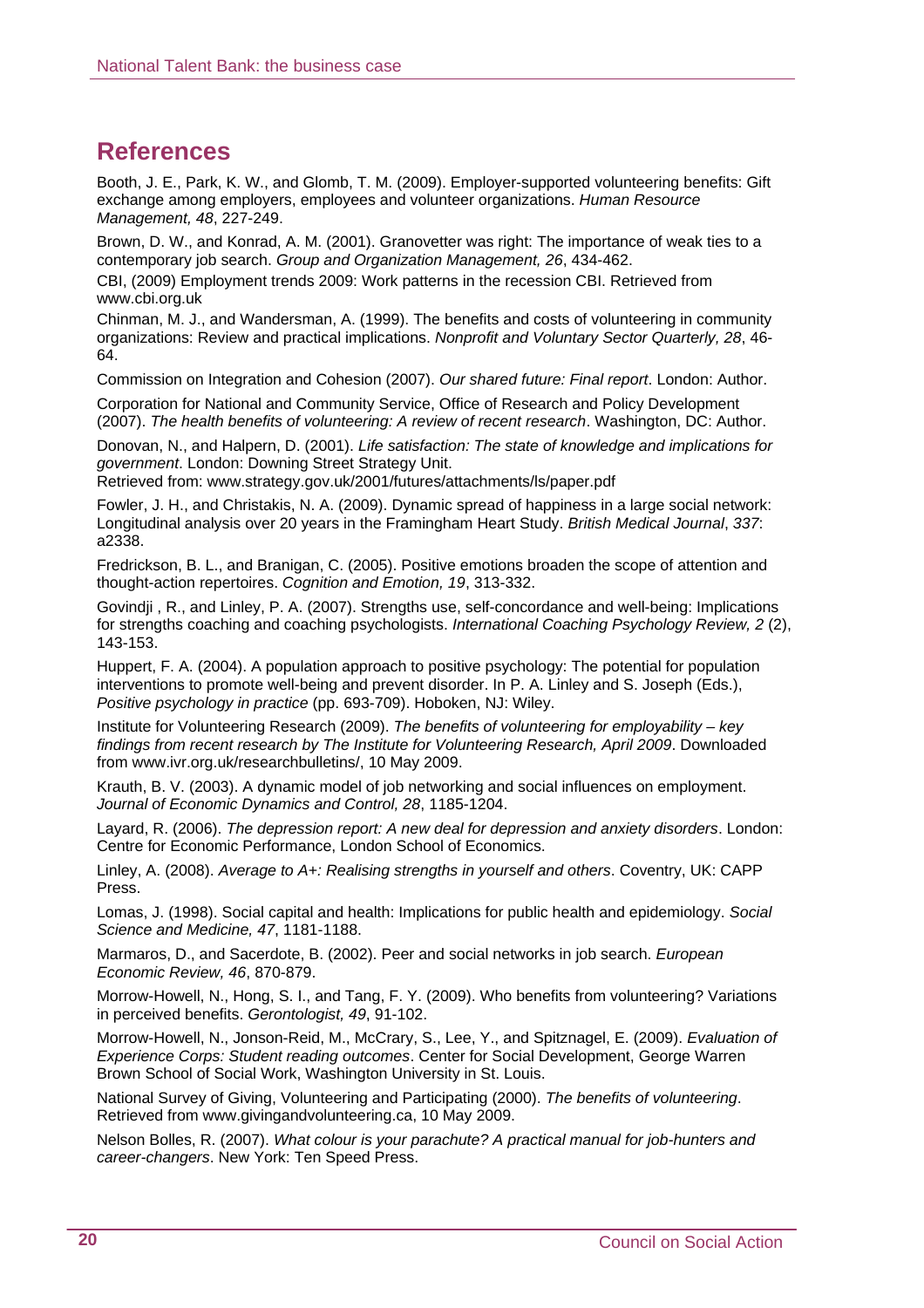Piliavin, J. A., and Siegl, E. (2007). Health benefits of volunteering in the Wisconsin Longitudinal Study. *Journal of Health and Social Behavior, 48*, 450-464.

Putnam, R. (2000). *Bowling alone: The collapse and revival of American community*. New York: Simon and Schuster.

Rose, G. (1992). *The strategy of preventative medicine*. Oxford: Oxford University Press.

Seligman, M. E. P., Steen, T. A., Park, N., and Peterson, C. (2005). Positive psychology progress: Empirical validation of interventions. *American Psychologist, 60*, 410-421.

Thaler, R. H., and Sunstein, C. R. (2008). *Nudge: Improving decisions about health, wealth and happiness*. New Haven, CT: Yale University Press.

TimeBank (2004). *TimeBank Employer Attitude Survey*. Retrieved from www.timebank.org.uk/mediacentre/research, May 10, 2009.

Tugade, M. M., and Fredrickson, B. L. (2004). Resilient individuals use positive emotions to bounce back from negative emotional experiences. *Journal of Personality and Social Psychology, 86*, 320- 333.

Van Willigen, M. (2000). Differential benefits of volunteering across the life course. *Journal of Gerontology: Social Sciences, 55B*, S308-S318.

Waugh, C. E., and Fredrickson, B. L. (2006). Nice to know you: Positive emotions, self-other overlap and complex understanding in the formation of a new relationship. *Journal of Positive Psychology, 1*, 93-106.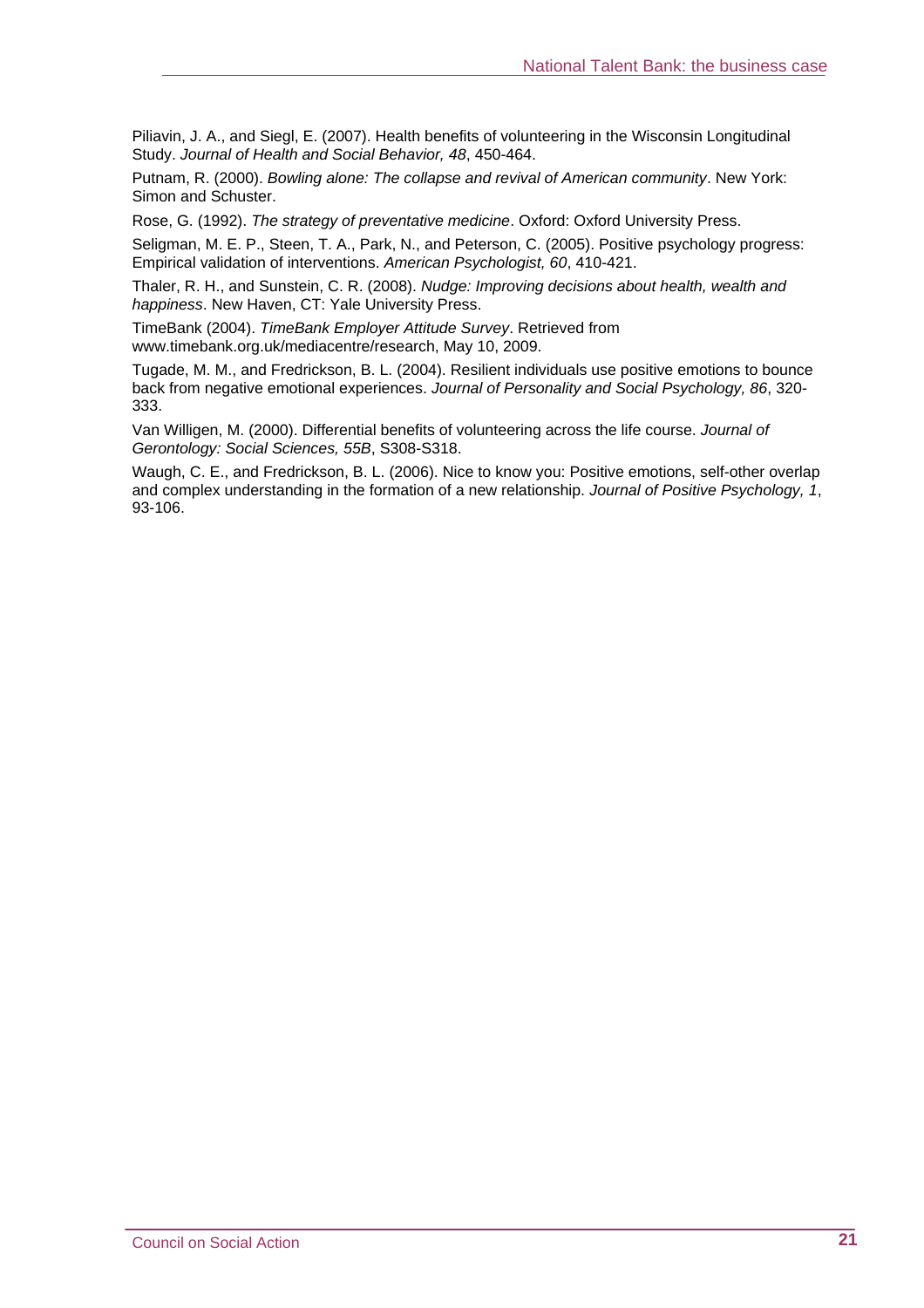# **Council on Social Action Papers**

The Council on Social Action has produced a series of papers setting out the CoSA programme.

CoSA Paper No. 1**, Willing Citizens**

CoSA Paper No. 2, **Side by Side**: a report setting out the Council on Social Action's work on one-to-one

CoSA Paper No. 3, **Side by Side and the implications for public service** 

CoSA Paper No. 4, **Collaborative Commitments**, by Prof David Grayson, Doughty Centre for Corporate Responsibility on behalf of CoSA

CoSA Paper No. 5, **Commentary on Year One**

CoSA Paper No. 6, **Heart of the City**

All the CoSA papers are available for download from the CoSA website:

www.cabinetoffice.gov.uk/social\_action.aspx